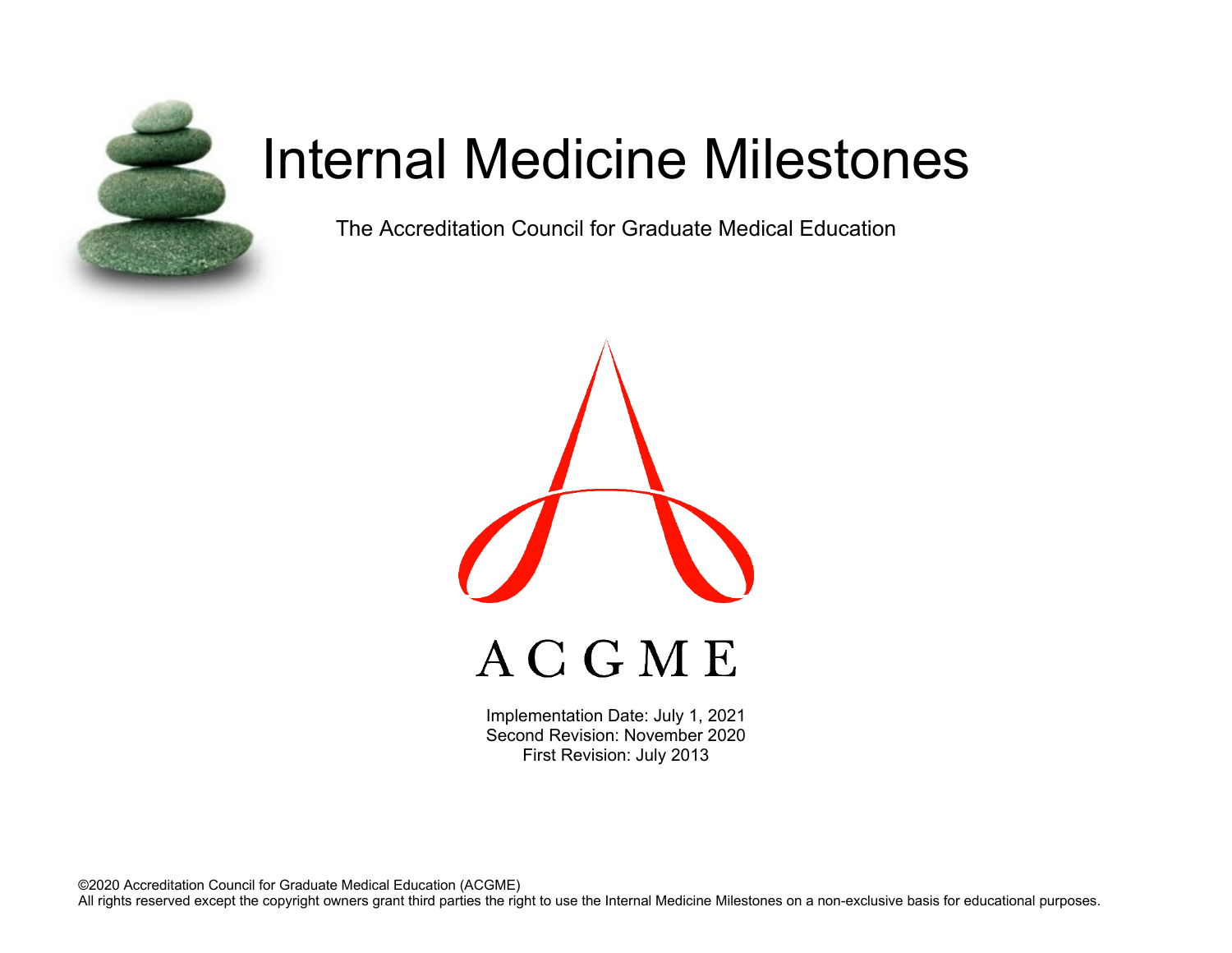# Internal Medicine Milestones

The Milestones are designed only for use in evaluation of residents in the context of their participation in ACGME-accredited residency programs. The Milestones provide a framework for the assessment of the development of the resident in key dimensions of the elements of physician competency in a specialty or subspecialty. They neither represent the entirety of the dimensions of the six domains of physician competency, nor are they designed to be relevant in any other context.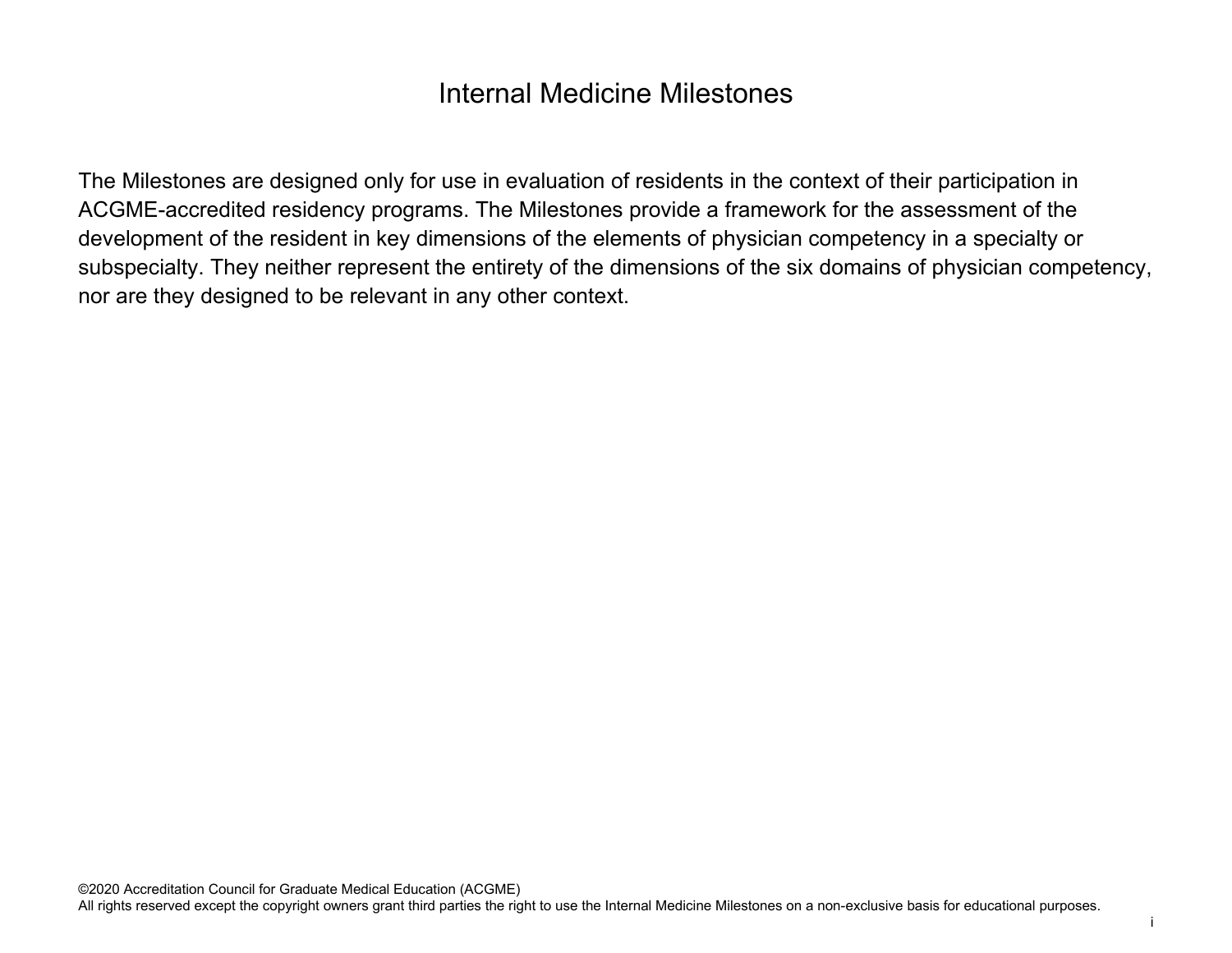# **Internal Medicine Milestones Work Group**

Eva Aagaard, MD, FACP Cinnamon Bradley, MD Fred Buckhold, MD Alfred Burger, MD, MS, FACP, SFHM Stephanie Call, MD, MSPH Shobhina Chheda, MD, MPH Davoren Chick, MD, FACP Jack DePriest, MD, MACM Benjamin Doolittle, MD, MDiv Laura Edgar, EdD, CAE Christin Giordano McAuliffe, MD Neil Kothari, MD Heather Laird-Fick, MD, MPH, FACP

Jonathan Lim, MD Monica Lypson, MD, MHPE Allan Markus, MD, MS, MBA, FACP Bernadette Miller, MD Attila Nemeth, MD Jacob Perrin, MD Raul Ramirez Velazquez, DO Rachel Robbins, MD Jacqueline Stocking, PhD, MBA, RN Jane Trinh, MD Mark Tschanz, DO, MACM Asher Tulsky, MD Eric Warm, MD

## **Advisory Group**

Mobola Campbell-Yesufu, MD, MPH Gretchen Diemer, MD Jodi Friedman, MD Janae Heath, MD Benjamin Kinnear, MD

Subha Ramani, MBBS, MMed, MPH Brijen Shah, MD C. Christopher Smith, MD Abby Spencer, MD, MS Nicole Swallow, MD, FACP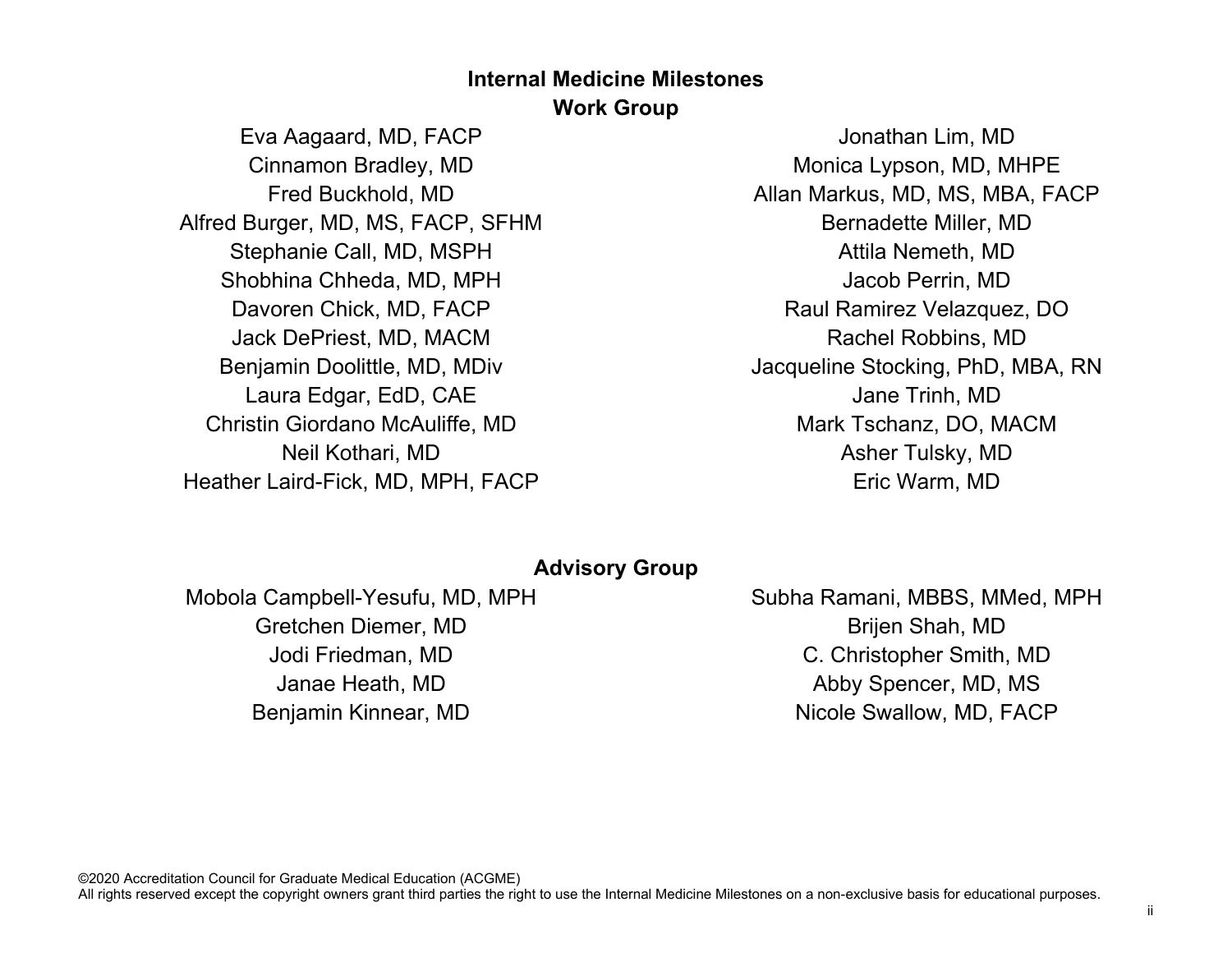**The ACGME would like to thank the following organizations for their continued support in the development of the Milestones:**

> Alliance for Academic Internal Medicine American Board of Internal Medicine American College of Physicians Association of Medical Colleges Review Committee for Internal Medicine Society of Hospital Medicine Society of General Internal Medicine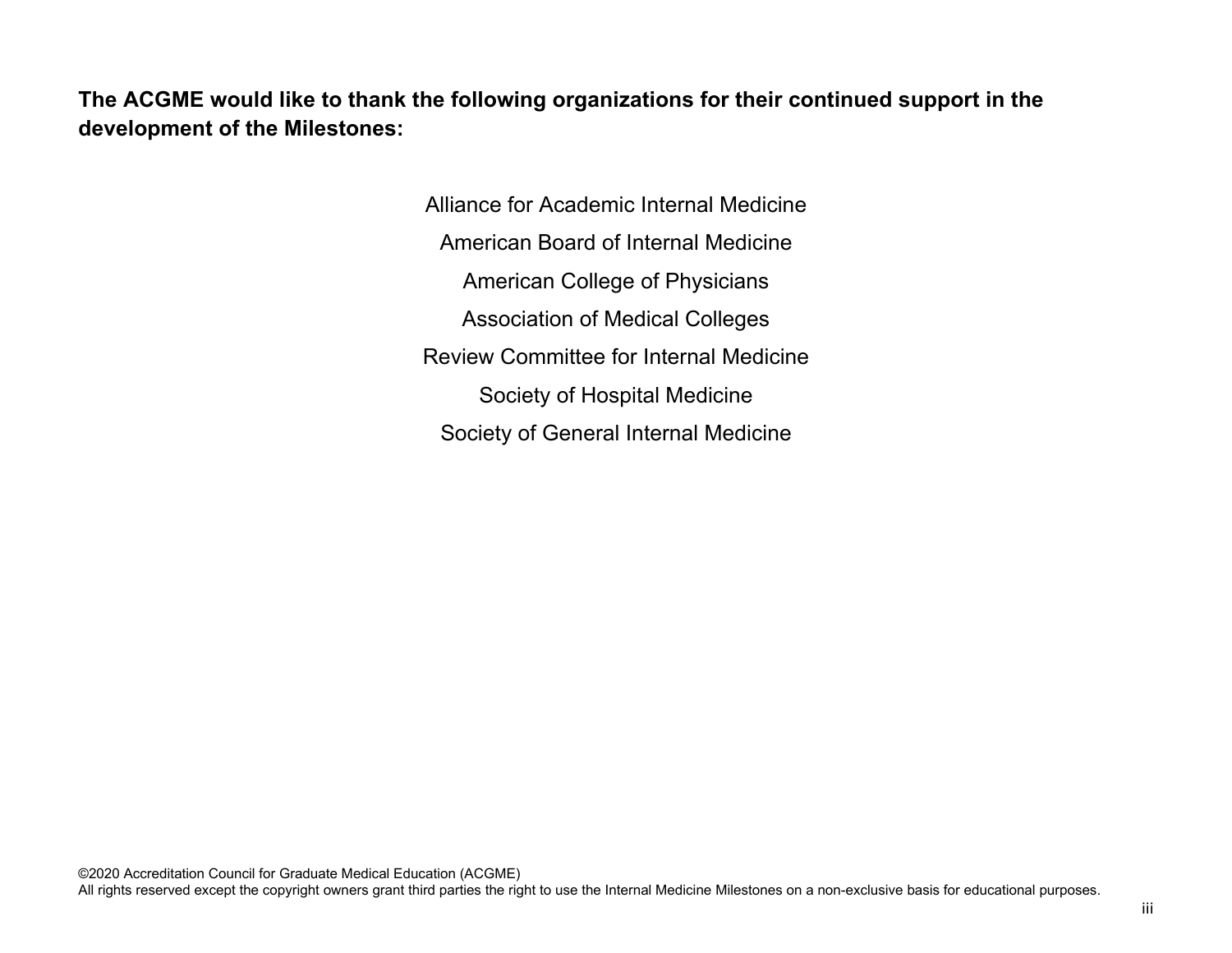## **Understanding Milestone Levels and Reporting**

This document presents the Milestones, which programs use in a semi-annual review of resident performance, and then report to the ACGME. Milestones are knowledge, skills, attitudes, and other attributes for each of the ACGME Competencies organized in a developmental framework. The narrative descriptions are targets for resident performance throughout their educational program.

Milestones are arranged into levels. Tracking from Level 1 to Level 5 is synonymous with moving from novice to expert resident in the specialty or subspecialty. For each reporting period, the Clinical Competency Committee will review the completed evaluations to select the milestone levels that best describe each learner's current performance, abilities, and attributes for each subcompetency.

These levels *do not* correspond with post-graduate year of education. Depending on previous experience, a junior resident may achieve higher levels early in his/her educational program just as a senior resident may be at a lower level later in his/her educational program. There is no predetermined timing for a resident to attain any particular level. Residents may also regress in achievement of their milestones. This may happen for many reasons, such as over scoring in a previous review, a disjointed experience in a particular procedure, or a significant act by the resident.

Selection of a level implies the resident substantially demonstrates the milestones in that level, as well as those in lower levels (see the diagram on page vi).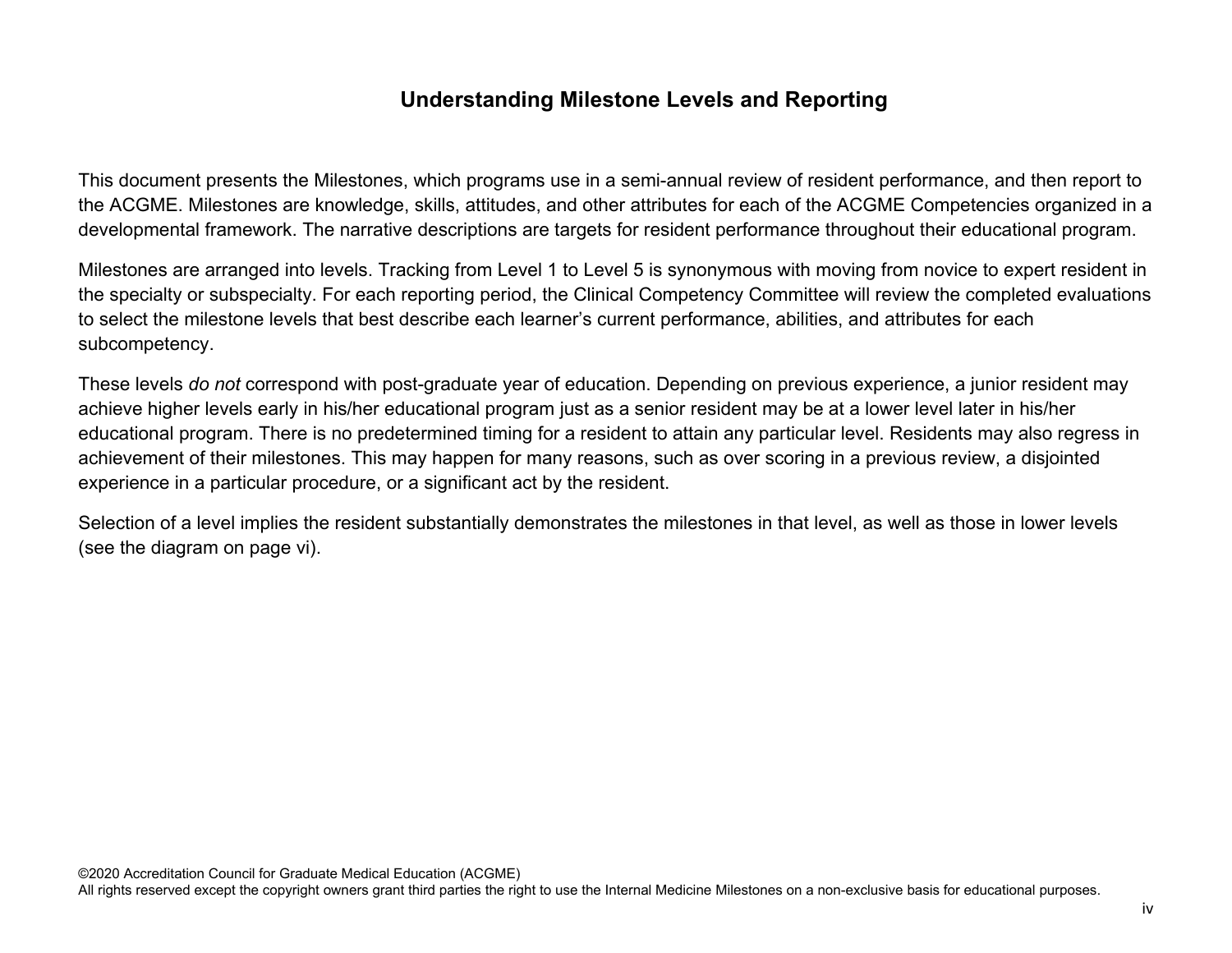## **Additional Notes**

Level 4 is designed as a graduation *goal* but *does not* represent a graduation *requirement*. Making decisions about readiness for graduation and unsupervised practice is the purview of the program director. Furthermore, Milestones 2.0 include revisions and changes that preclude using Milestones as a sole assessment in high-stakes decisions (i.e., determination of eligibility for certification or credentialing). Level 5 is designed to represent an expert resident whose achievements in a subcompetency are greater than the expectation. Milestones are primarily designed for formative, developmental purposes to support continuous quality improvement for individual learners, education programs, and the specialty. The ACGME and its partners will continue to evaluate and perform research on the Milestones to assess their impact and value.

Examples are provided for some milestones within this document. Please note: the examples are not the required element or outcome; they are provided as a way to share the intent of the element.

Some milestone descriptions include statements about performing independently. These activities must occur in conformity to ACGME supervision guidelines as described in the Program Requirements, as well as to institutional and program policies. For example, a resident who performs a procedure independently must, at a minimum, be supervised through oversight.

A Supplemental Guide is also available to provide the intent of each subcompetency, examples for each level, assessment methods or tools, and other available resources. The Supplemental Guide, like examples contained within the Milestones, is designed only to assist the program director and Clinical Competency Committee, and is not meant to demonstrate any required element or outcome.

Additional resources are available in the [Milestones](http://www.acgme.org/What-We-Do/Accreditation/Milestones/Overview) section of the ACGME website. Follow the links under "What We Do" at [www.acgme.org.](http://www.acgme.org/)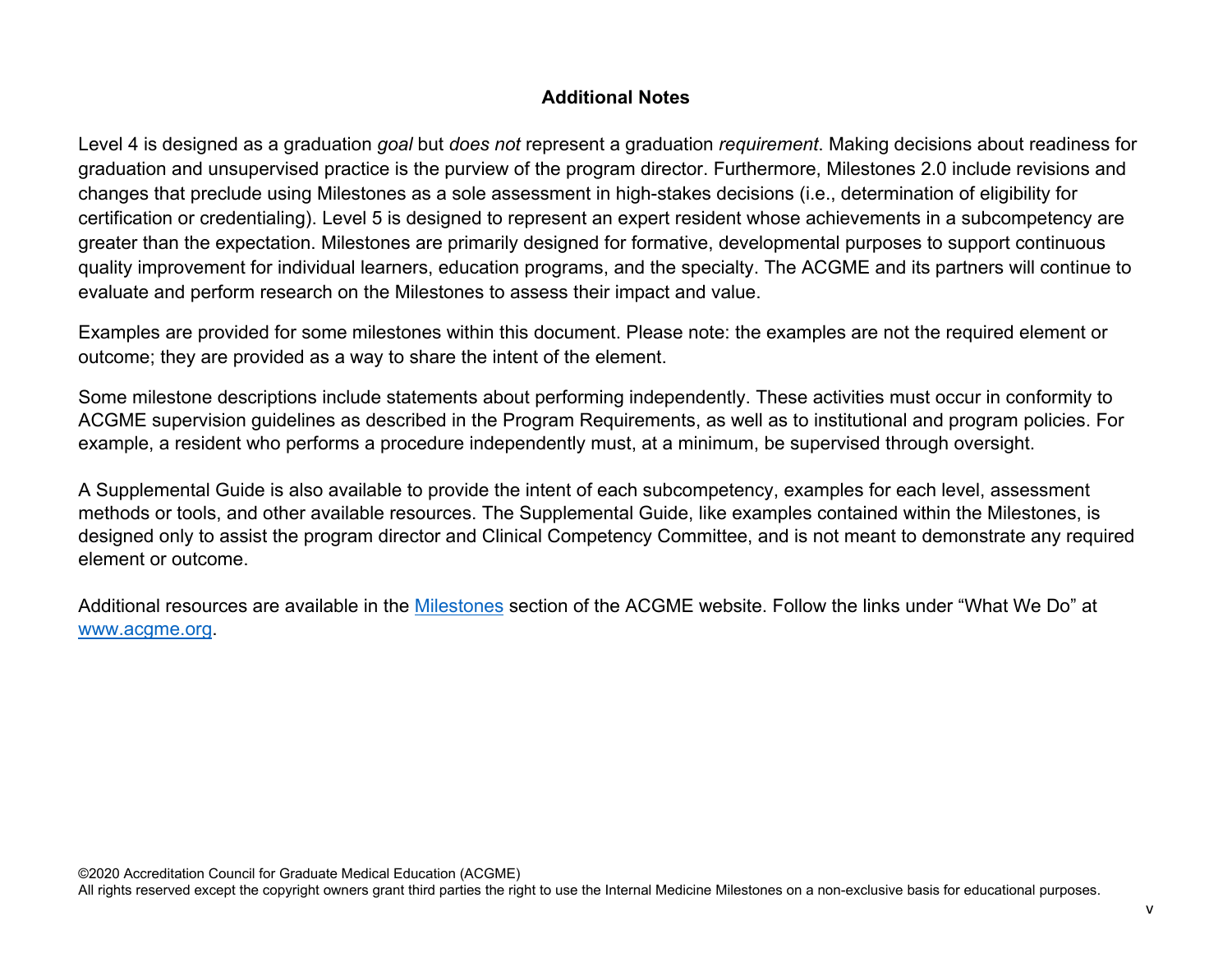The diagram below presents an example set of milestones for one sub-competency in the same format as the ACGME Report Worksheet. For each reporting period, a resident's performance on the milestones for each sub-competency will be indicated by selecting the level of milestones that best describes that resident's performance in relation to those milestones.

| Systems-based Practice 1: Patient Safety and Quality Improvement                          |                                                                                                                                   |                                                                                                             |                                                                                                                     |                                                                                                                        |  |
|-------------------------------------------------------------------------------------------|-----------------------------------------------------------------------------------------------------------------------------------|-------------------------------------------------------------------------------------------------------------|---------------------------------------------------------------------------------------------------------------------|------------------------------------------------------------------------------------------------------------------------|--|
| Level 1                                                                                   | Level 2                                                                                                                           | Level 3                                                                                                     | Level 4                                                                                                             | Level 5                                                                                                                |  |
| Demonstrates<br>knowledge of common<br>patient safety events                              | Identifies system factors<br>that lead to patient safety<br>events                                                                | Participates in analysis of<br>patient safety events<br>(simulated or actual)                               | Conducts analysis of<br>patient safety events<br>and offers error<br>prevention strategies<br>(simulated or actual) | Actively engages teams<br>and processes to modify<br>systems to prevent<br>patient safety events                       |  |
| Demonstrates<br>knowledge of how to<br>report patient safety<br>events                    | Reports patient safety<br>events through<br>institutional reporting<br>systems (simulated or<br>actual)                           | Participates in disclosure<br>of patient safety events to<br>patients and families<br>(simulated or actual) | Discloses patient safety<br>events to patients and<br>families (simulated or<br>actual)                             | Role models or mentors<br>others in the disclosure of<br>patient safety events                                         |  |
| Demonstrates<br>knowledge of basic<br>quality improvement<br>methodologies and<br>metrics | Describes local quality<br>improvement initiatives<br>(e.g., community<br>vaccination rate, infection<br>rate, smoking cessation) | Participates in local<br>quality improvement<br>initiatives                                                 | Demonstrates skills<br>required to identify,<br>develop, implement,<br>and analyze a quality<br>improvement project | Designs,, implements,<br>and assesses quality<br>improvement initiatives at<br>the institutional or<br>community level |  |
|                                                                                           |                                                                                                                                   |                                                                                                             |                                                                                                                     |                                                                                                                        |  |
| Comments:<br>Not Yet Completed Level 1                                                    |                                                                                                                                   |                                                                                                             |                                                                                                                     |                                                                                                                        |  |
| Selecting a response box in the                                                           |                                                                                                                                   |                                                                                                             |                                                                                                                     | Selecting a response box on the line in                                                                                |  |
| middle of a level implies that                                                            |                                                                                                                                   |                                                                                                             |                                                                                                                     | between levels indicates that milestones                                                                               |  |
| milestones in that level and in lower                                                     |                                                                                                                                   |                                                                                                             |                                                                                                                     | in lower levels have been substantially                                                                                |  |
| levels have been substantially<br>demonstrated.                                           |                                                                                                                                   |                                                                                                             | demonstrated as well as some                                                                                        |                                                                                                                        |  |
|                                                                                           |                                                                                                                                   |                                                                                                             | milestones in the higher level(s).                                                                                  |                                                                                                                        |  |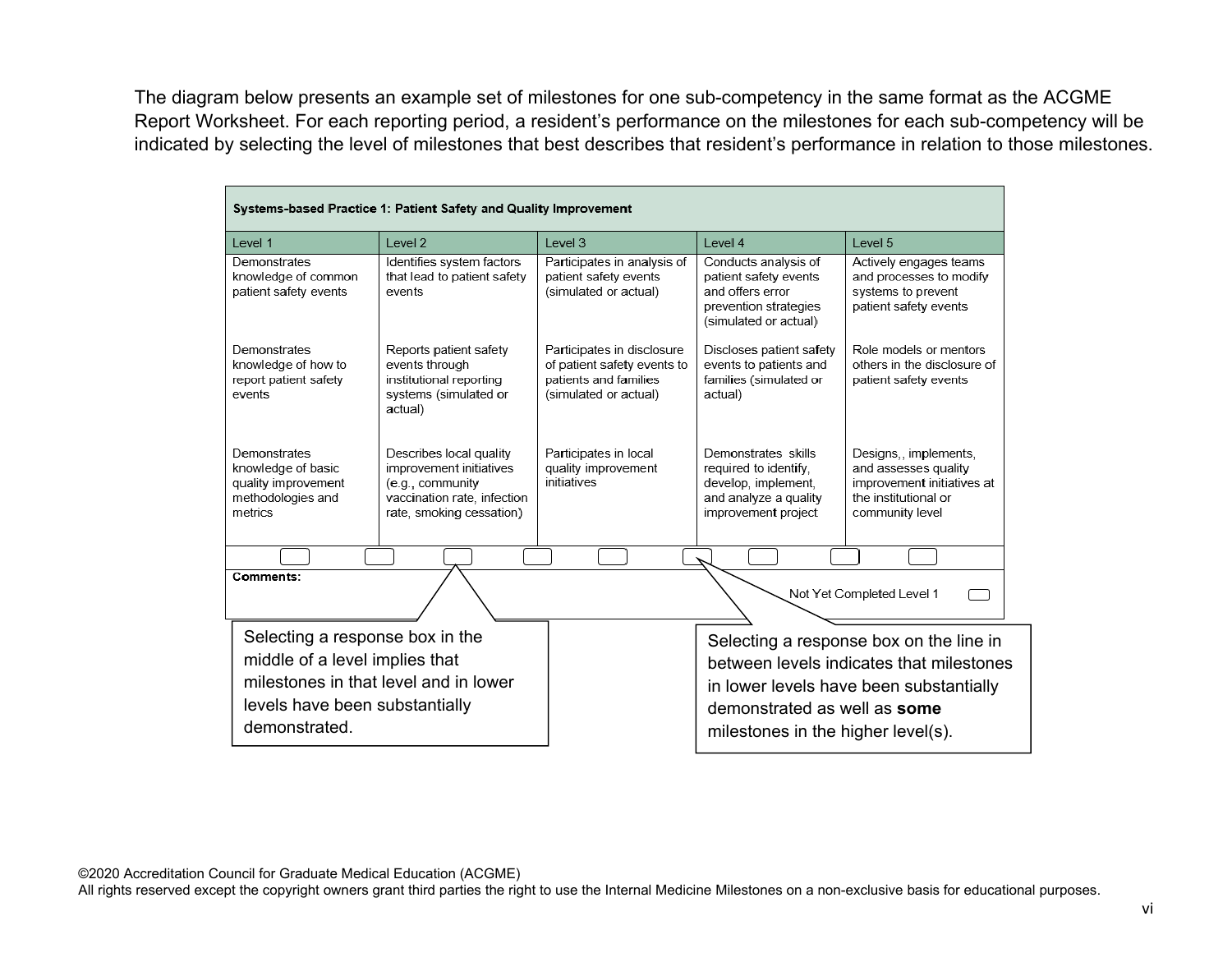| <b>Patient Care 1: History</b>                                                                          |                                                                                                                 |                                                                                                                  |                                                                                                                                                   |                                                                                                                                                             |
|---------------------------------------------------------------------------------------------------------|-----------------------------------------------------------------------------------------------------------------|------------------------------------------------------------------------------------------------------------------|---------------------------------------------------------------------------------------------------------------------------------------------------|-------------------------------------------------------------------------------------------------------------------------------------------------------------|
| Level 1                                                                                                 | Level <sub>2</sub>                                                                                              | Level 3                                                                                                          | Level 4                                                                                                                                           | Level 5                                                                                                                                                     |
| Elicits and reports a<br>comprehensive history<br>for common patient<br>presentations, with<br>guidance | Elicits and concisely<br>reports a hypothesis-<br>driven patient history for<br>common patient<br>presentations | Elicits and concisely<br>reports a hypothesis-<br>driven patient history for<br>complex patient<br>presentations | Efficiently elicits and<br>concisely reports a<br>patient history,<br>incorporating pertinent<br>psychosocial and other<br>determinants of health | Efficiently and effectively<br>tailors the history taking,<br>including relevant<br>historical subtleties,<br>based on patient, family,<br>and system needs |
| Seeks data from<br>secondary sources, with<br>guidance                                                  | Independently obtains<br>data from secondary<br>sources                                                         | Reconciles current data<br>with secondary sources                                                                | Uses history and<br>secondary data to guide<br>the need for further<br>diagnostic testing                                                         | Models effective use of<br>history to guide the need<br>for further diagnostic<br>testing                                                                   |
|                                                                                                         |                                                                                                                 |                                                                                                                  |                                                                                                                                                   |                                                                                                                                                             |
| <b>Comments:</b><br>Not Yet Completed Level 1<br>Not Yet Assessable                                     |                                                                                                                 |                                                                                                                  |                                                                                                                                                   |                                                                                                                                                             |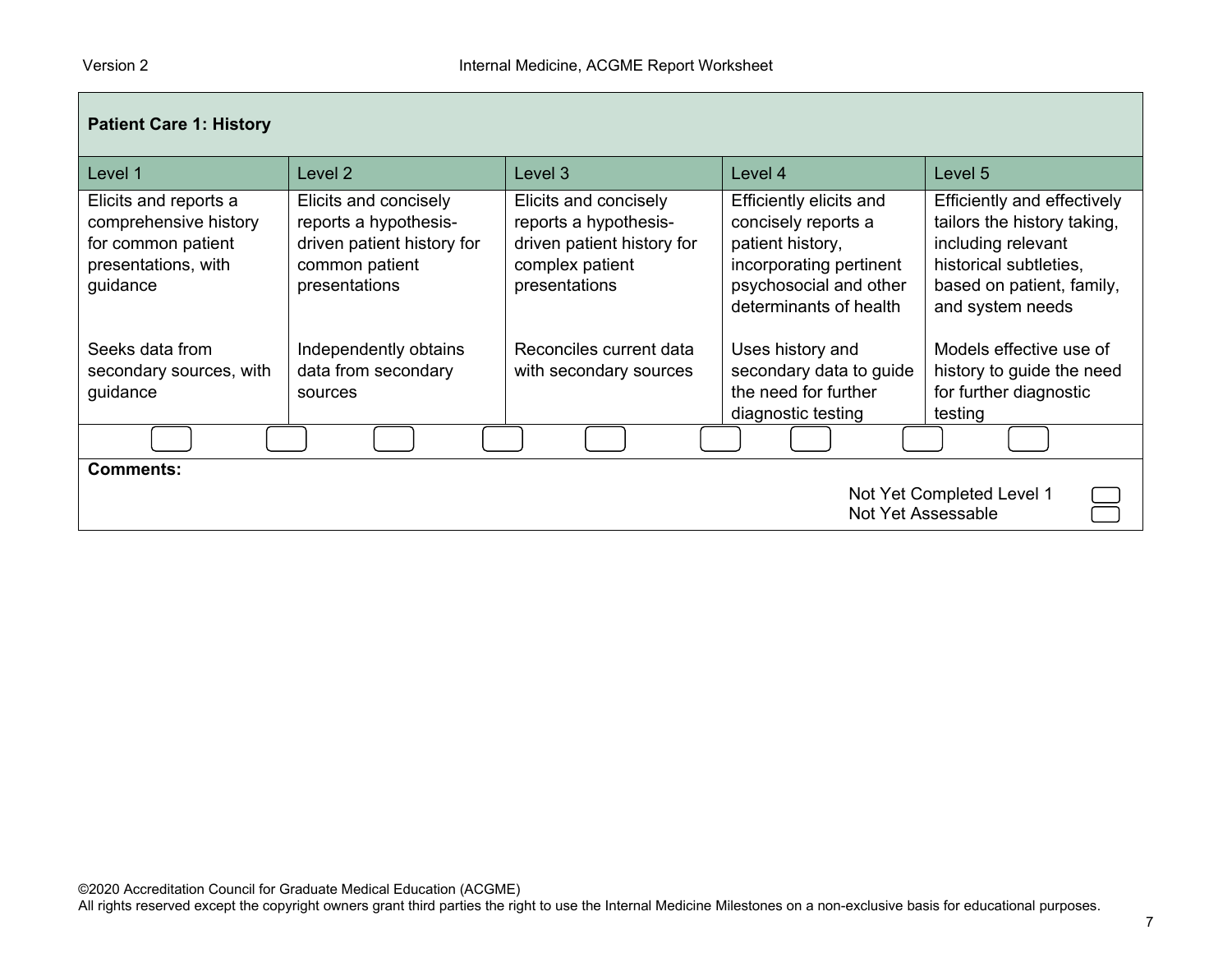| <b>Patient Care 2: Physical Examination</b>                                                    |                                                                                                  |                                                                                                   |                                                                                               |                                                                                                         |
|------------------------------------------------------------------------------------------------|--------------------------------------------------------------------------------------------------|---------------------------------------------------------------------------------------------------|-----------------------------------------------------------------------------------------------|---------------------------------------------------------------------------------------------------------|
| Level 1                                                                                        | Level 2                                                                                          | Level <sub>3</sub>                                                                                | Level 4                                                                                       | Level 5                                                                                                 |
| Performs a general<br>physical examination<br>while attending to patient<br>comfort and safety | Performs a hypothesis-<br>driven physical<br>examination for a<br>common patient<br>presentation | Performs a hypothesis-<br>driven physical<br>examination for a<br>complex patient<br>presentation | Uses advanced<br>maneuvers to elicit<br>subtle findings                                       | Models effective<br>evidence-based physical<br>examination technique                                    |
| Identifies common<br>abnormal findings                                                         | Interprets common<br>abnormal findings                                                           | Identifies and interprets<br>uncommon and complex<br>abnormal findings                            | Integrates subtle<br>physical examination<br>findings to guide<br>diagnosis and<br>management | Teaches the predictive<br>values of the examination<br>findings to guide<br>diagnosis and<br>management |
|                                                                                                |                                                                                                  |                                                                                                   |                                                                                               |                                                                                                         |
| <b>Comments:</b><br>Not Yet Completed Level 1<br>Not Yet Assessable                            |                                                                                                  |                                                                                                   |                                                                                               |                                                                                                         |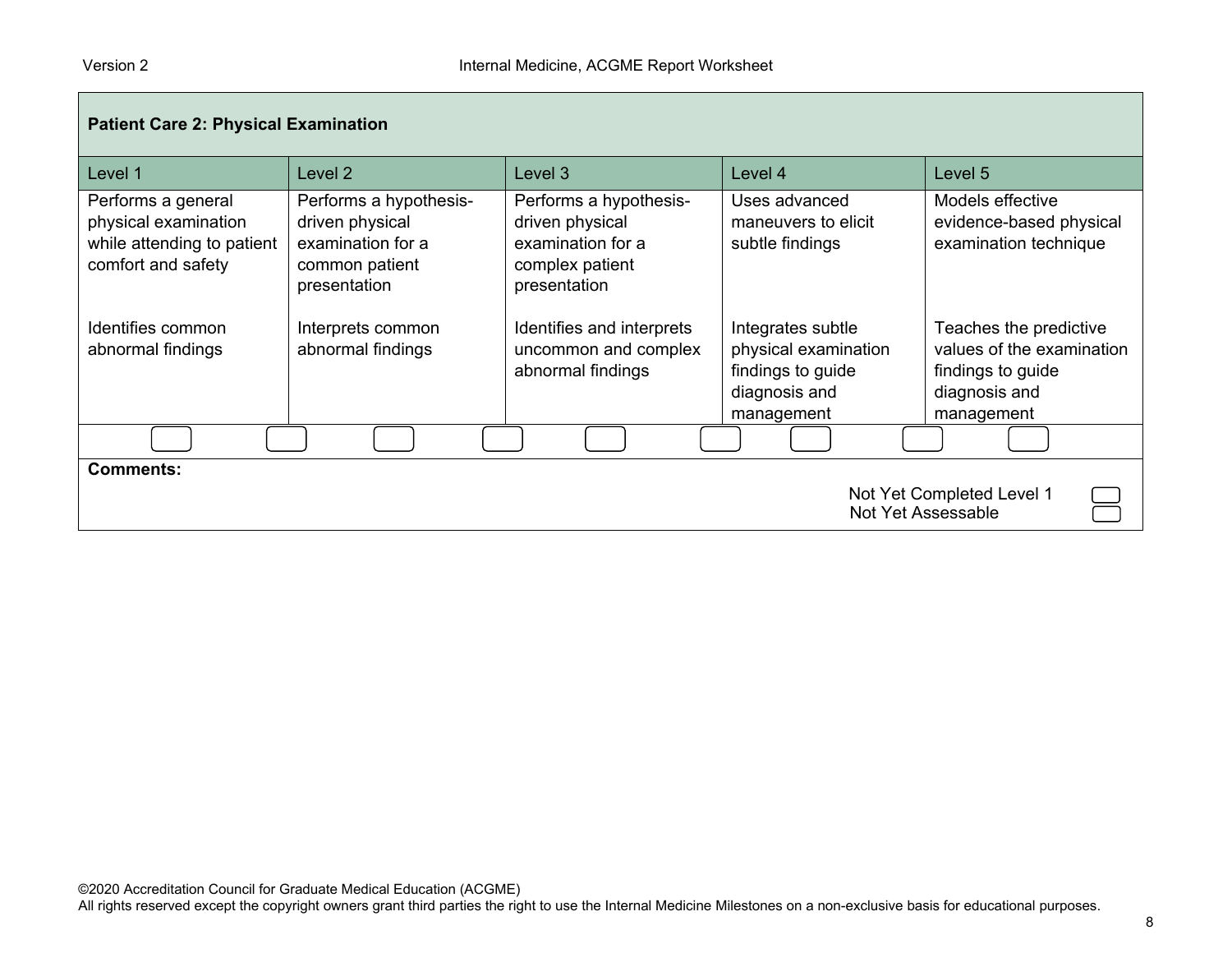| <b>Patient Care 3: Clinical Reasoning</b>                                                                                            |                                                                                                                                   |                                                                                                      |                                                                                                                                                          |                                                                                                           |
|--------------------------------------------------------------------------------------------------------------------------------------|-----------------------------------------------------------------------------------------------------------------------------------|------------------------------------------------------------------------------------------------------|----------------------------------------------------------------------------------------------------------------------------------------------------------|-----------------------------------------------------------------------------------------------------------|
| Level 1                                                                                                                              | Level 2                                                                                                                           | Level 3                                                                                              | Level 4                                                                                                                                                  | Level 5                                                                                                   |
| Organizes and<br>accurately summarizes<br>information obtained<br>from the patient<br>evaluation to develop a<br>clinical impression | Integrates information<br>from all sources to<br>develop a basic<br>differential diagnosis for<br>common patient<br>presentations | Develops a thorough and<br>prioritized differential<br>diagnosis for common<br>patient presentations | Develops prioritized<br>differential diagnoses in<br>complex patient<br>presentations and<br>incorporates subtle,<br>unusual, or conflicting<br>findings | Coaches others to<br>develop prioritized<br>differential diagnoses in<br>complex patient<br>presentations |
|                                                                                                                                      | <b>Identifies clinical</b><br>reasoning errors within<br>patient care, with<br>guidance                                           | Retrospectively applies<br>clinical reasoning<br>principles to identify<br>errors                    | Continually re-appraises<br>one's own clinical<br>reasoning to improve<br>patient care in real time                                                      | Models how to recognize<br>errors and reflect upon<br>one's own clinical<br>reasoning                     |
|                                                                                                                                      |                                                                                                                                   |                                                                                                      |                                                                                                                                                          |                                                                                                           |
| <b>Comments:</b><br>Not Yet Completed Level 1<br>Not Yet Assessable                                                                  |                                                                                                                                   |                                                                                                      |                                                                                                                                                          |                                                                                                           |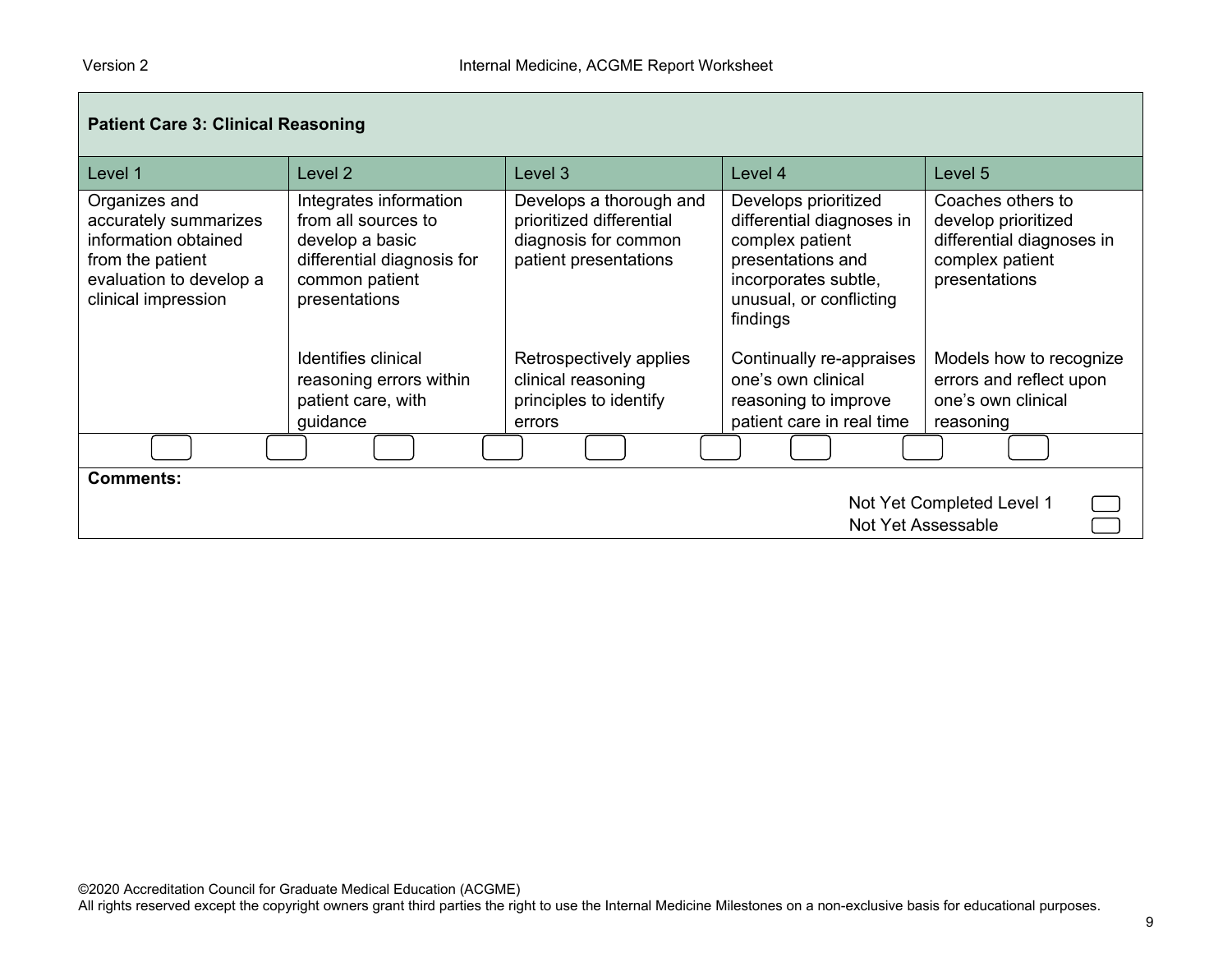| Patient Care 4: Patient Management - Inpatient                         |                                                                                                                                              |                                                                                                                                                                                             |                                                                                                                                                                                                                                                 |                                                                                                                                                           |
|------------------------------------------------------------------------|----------------------------------------------------------------------------------------------------------------------------------------------|---------------------------------------------------------------------------------------------------------------------------------------------------------------------------------------------|-------------------------------------------------------------------------------------------------------------------------------------------------------------------------------------------------------------------------------------------------|-----------------------------------------------------------------------------------------------------------------------------------------------------------|
| Level 1                                                                | Level <sub>2</sub>                                                                                                                           | Level 3                                                                                                                                                                                     | Level 4                                                                                                                                                                                                                                         | Level 5                                                                                                                                                   |
| Formulates management<br>plans for common<br>conditions, with guidance | Develops and implements<br>management plans for<br>common conditions,<br>recognizing acuity, and<br>modifies based on the<br>clinical course | Develops and implements<br>value-based (high value)<br>management plans for<br>patients with multisystem<br>disease and comorbid<br>conditions; modifies<br>based on the clinical<br>course | Uses shared decision<br>making to develop and<br>implement value-based<br>(high value)<br>comprehensive<br>management plans for<br>patients with comorbid<br>and multisystem<br>disease, including those<br>patients requiring critical<br>care | Develops and implements<br>comprehensive<br>management plans for<br>patients with rare or<br>ambiguous presentations<br>or unusual comorbid<br>conditions |
| Identifies opportunities to<br>maintain and promote<br>health          | Develops and implements<br>management plans to<br>maintain and promote<br>health, with guidance                                              | Independently develops<br>and implements plans to<br>maintain and promote<br>health, incorporating<br>pertinent psychosocial<br>and other determinants of<br>health                         | Independently develops<br>and implements<br>comprehensive plans to<br>maintain and promote<br>health, incorporating<br>pertinent psychosocial<br>and other determinants<br>of health                                                            |                                                                                                                                                           |
|                                                                        |                                                                                                                                              |                                                                                                                                                                                             |                                                                                                                                                                                                                                                 |                                                                                                                                                           |
| <b>Comments:</b><br>Not Yet Completed Level 1<br>Not Yet Assessable    |                                                                                                                                              |                                                                                                                                                                                             |                                                                                                                                                                                                                                                 |                                                                                                                                                           |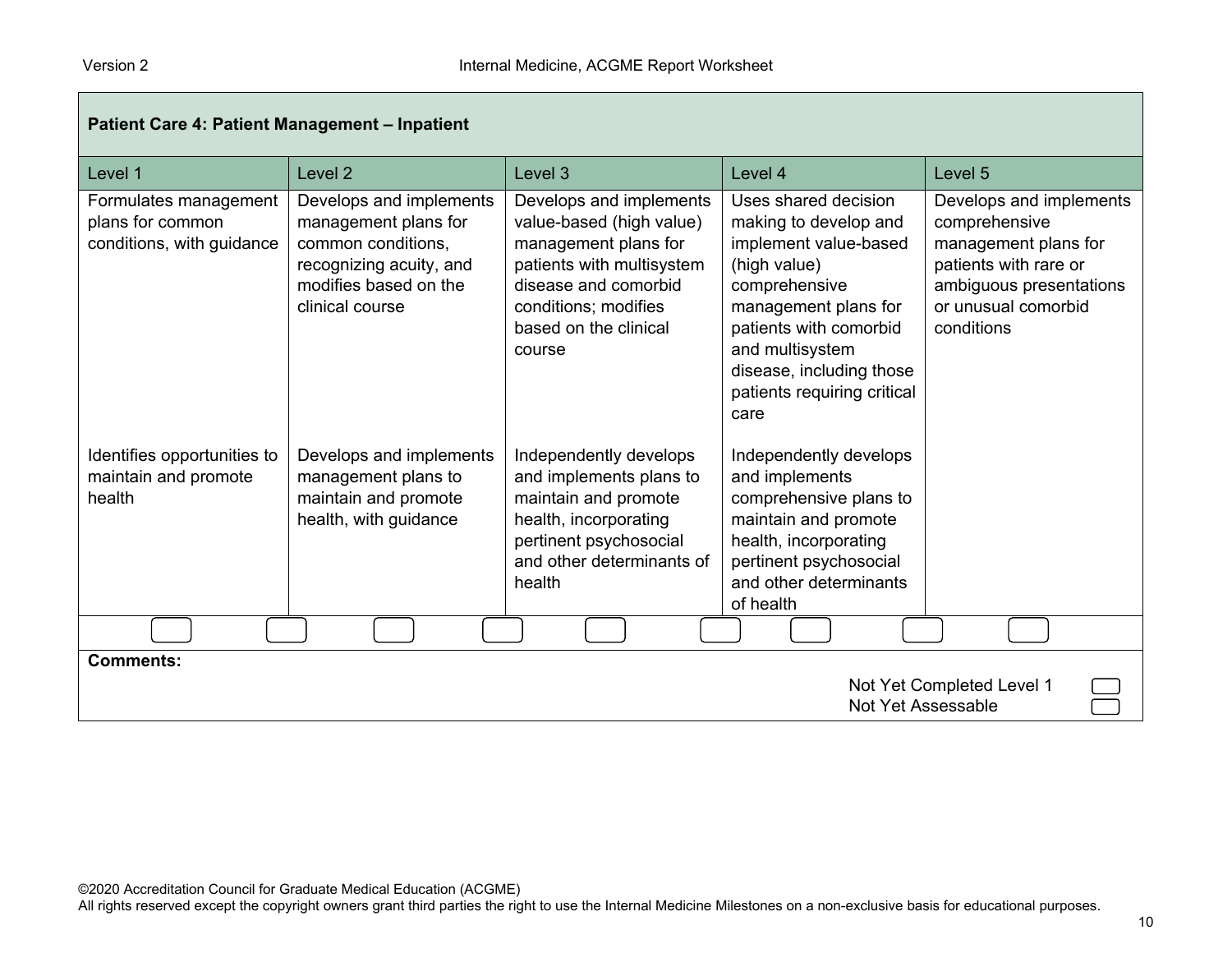| Patient Care 5: Patient Management - Outpatient                                    |                                                                                  |                                                                                                                                                           |                                                                                                                                                                                                                    |                                                                                                                                                                                                        |
|------------------------------------------------------------------------------------|----------------------------------------------------------------------------------|-----------------------------------------------------------------------------------------------------------------------------------------------------------|--------------------------------------------------------------------------------------------------------------------------------------------------------------------------------------------------------------------|--------------------------------------------------------------------------------------------------------------------------------------------------------------------------------------------------------|
| Level 1                                                                            | Level <sub>2</sub>                                                               | Level 3                                                                                                                                                   | Level 4                                                                                                                                                                                                            | Level 5                                                                                                                                                                                                |
| Identifies opportunities to<br>maintain and promote<br>health                      | Develops and implements<br>management plans to<br>maintain and promote<br>health | Develops and implements<br>plans to maintain and<br>promote health,<br>incorporating pertinent<br>psychosocial and other<br>determinants of health        | Develops and<br>implements value-<br>based (high-value)<br>comprehensive plans to<br>maintain and promote<br>health                                                                                                |                                                                                                                                                                                                        |
| Formulates management<br>plans for a common<br>chronic condition, with<br>guidance | Develops and implements<br>management plans for<br>common chronic<br>conditions  | Develops and implements<br>management plans for<br>multiple chronic<br>conditions                                                                         | Develops and<br>implements value-<br>based (high value)<br>comprehensive<br>management plans for<br>multiple chronic<br>conditions,<br>incorporating pertinent<br>psychosocial and other<br>determinants of health | Creates and leads a<br>comprehensive patient-<br>centered management<br>plan for the patient with<br>highly complex chronic<br>conditions, integrating<br>recommendations from<br>multiple disciplines |
| Formulates management<br>plans for acute common<br>conditions, with guidance       | Develops and implements<br>management plans for<br>common acute conditions       | Develops and implements<br>an initial management<br>plan for patients with<br>urgent or emergent<br>conditions in the setting of<br>chronic comorbidities | Develops and<br>implements value-<br>based (high value)<br>management plans for<br>patients with acute<br>conditions                                                                                               | Develops and implements<br>management plans for<br>patients with subtle<br>presentations, including<br>rare or ambiguous<br>conditions                                                                 |
|                                                                                    |                                                                                  |                                                                                                                                                           |                                                                                                                                                                                                                    |                                                                                                                                                                                                        |
| <b>Comments:</b><br>Not Yet Completed Level 1<br>Not Yet Assessable                |                                                                                  |                                                                                                                                                           |                                                                                                                                                                                                                    |                                                                                                                                                                                                        |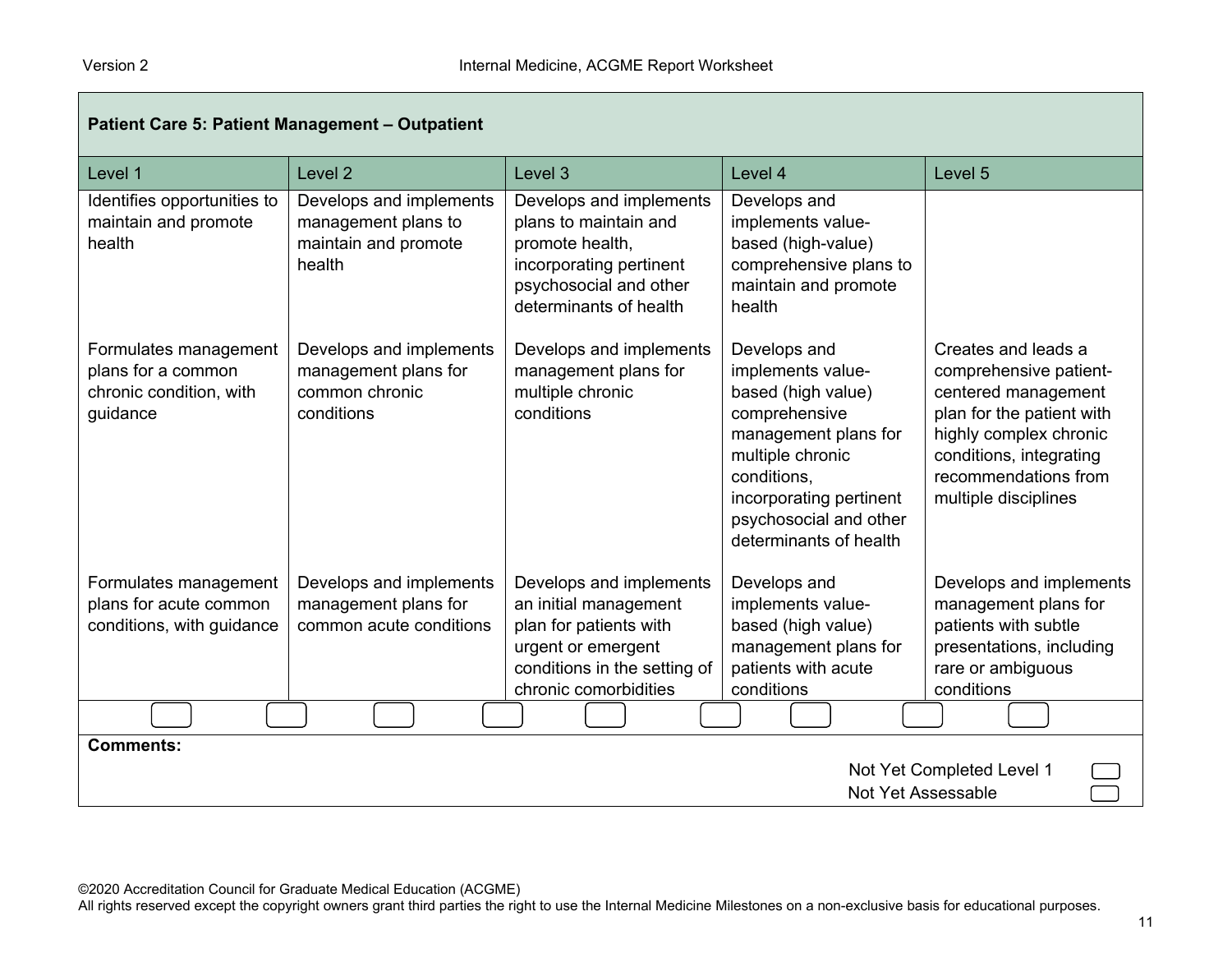| <b>Patient Care 6: Digital Health</b>                                         |                                                                                                        |                                                                                                  |                                                                                                                      |                                                                                                    |
|-------------------------------------------------------------------------------|--------------------------------------------------------------------------------------------------------|--------------------------------------------------------------------------------------------------|----------------------------------------------------------------------------------------------------------------------|----------------------------------------------------------------------------------------------------|
| Level 1                                                                       | Level 2                                                                                                | Level 3                                                                                          | Level 4                                                                                                              | Level 5                                                                                            |
| Uses electronic health<br>record (EHR) for routine<br>patient care activities | Expands use of EHR to<br>include and reconcile<br>secondary data sources<br>in patient care activities | <b>Effectively uses EHR</b><br>capabilities in managing<br>acute and chronic care of<br>patients | Uses EHR to facilitate<br>achievement of quality<br>targets for patient panels                                       | Leads improvements to<br>the EHR                                                                   |
| Identifies the required<br>components for a<br>telehealth visit               | Performs assigned<br>telehealth visits using<br>approved technology                                    | Identifies clinical<br>situations that can be<br>managed through a<br>telehealth visit           | Integrates telehealth<br>effectively into clinical<br>practice for the<br>management of acute<br>and chronic illness | Develops and innovates<br>new ways to use<br>emerging technologies to<br>augment telehealth visits |
|                                                                               |                                                                                                        |                                                                                                  |                                                                                                                      |                                                                                                    |
| <b>Comments:</b>                                                              |                                                                                                        |                                                                                                  |                                                                                                                      | Not Yet Completed Level 1                                                                          |
| Not Yet Assessable                                                            |                                                                                                        |                                                                                                  |                                                                                                                      |                                                                                                    |

#### **Patient Care**

The resident is demonstrating satisfactory development of the knowledge, skill, and attitudes/behaviors needed to advance in the training program. The resident is demonstrating a learning trajectory that anticipates the achievement of competency for unsupervised practice that includes the delivery of safe, effective, patient-centered, timely, efficient, and equitable care.

Yes \_\_\_\_\_No \_\_\_\_\_Conditional on Improvement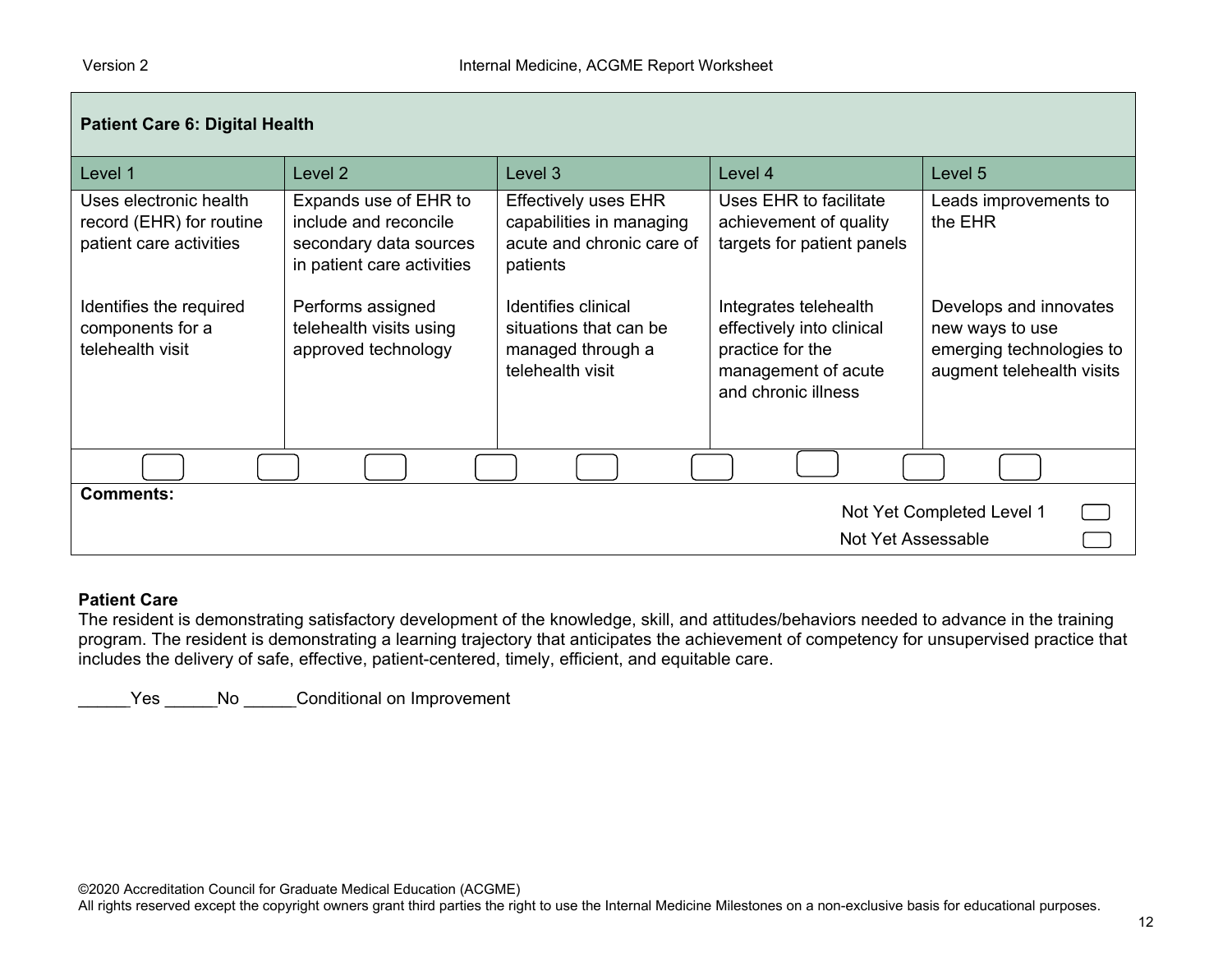| <b>Medical Knowledge 1: Applied Foundational Sciences</b>                                                                                                       |                                                                               |                                                                                                                      |                                                                                                                                                           |                                                                                                                                      |
|-----------------------------------------------------------------------------------------------------------------------------------------------------------------|-------------------------------------------------------------------------------|----------------------------------------------------------------------------------------------------------------------|-----------------------------------------------------------------------------------------------------------------------------------------------------------|--------------------------------------------------------------------------------------------------------------------------------------|
| Level 1                                                                                                                                                         | Level 2                                                                       | Level 3                                                                                                              | Level 4                                                                                                                                                   | Level 5                                                                                                                              |
| Explains the scientific<br>knowledge (e.g.,<br>physiology, social<br>sciences, mechanism of<br>disease) for normal<br>function and common<br>medical conditions | <b>Explains the scientific</b><br>knowledge for complex<br>medical conditions | Integrates scientific<br>knowledge to address<br>comorbid conditions<br>within the context of<br>multisystem disease | Integrates scientific<br>knowledge to address<br>uncommon, atypical, or<br>complex comorbid<br>conditions within the<br>context of multisystem<br>disease | Demonstrates a nuanced<br>understanding of the<br>scientific knowledge<br>related to uncommon,<br>atypical, or complex<br>conditions |
|                                                                                                                                                                 |                                                                               |                                                                                                                      |                                                                                                                                                           |                                                                                                                                      |
| Comments:                                                                                                                                                       |                                                                               |                                                                                                                      |                                                                                                                                                           | Not Yet Completed Level 1<br>Not Yet Assessable                                                                                      |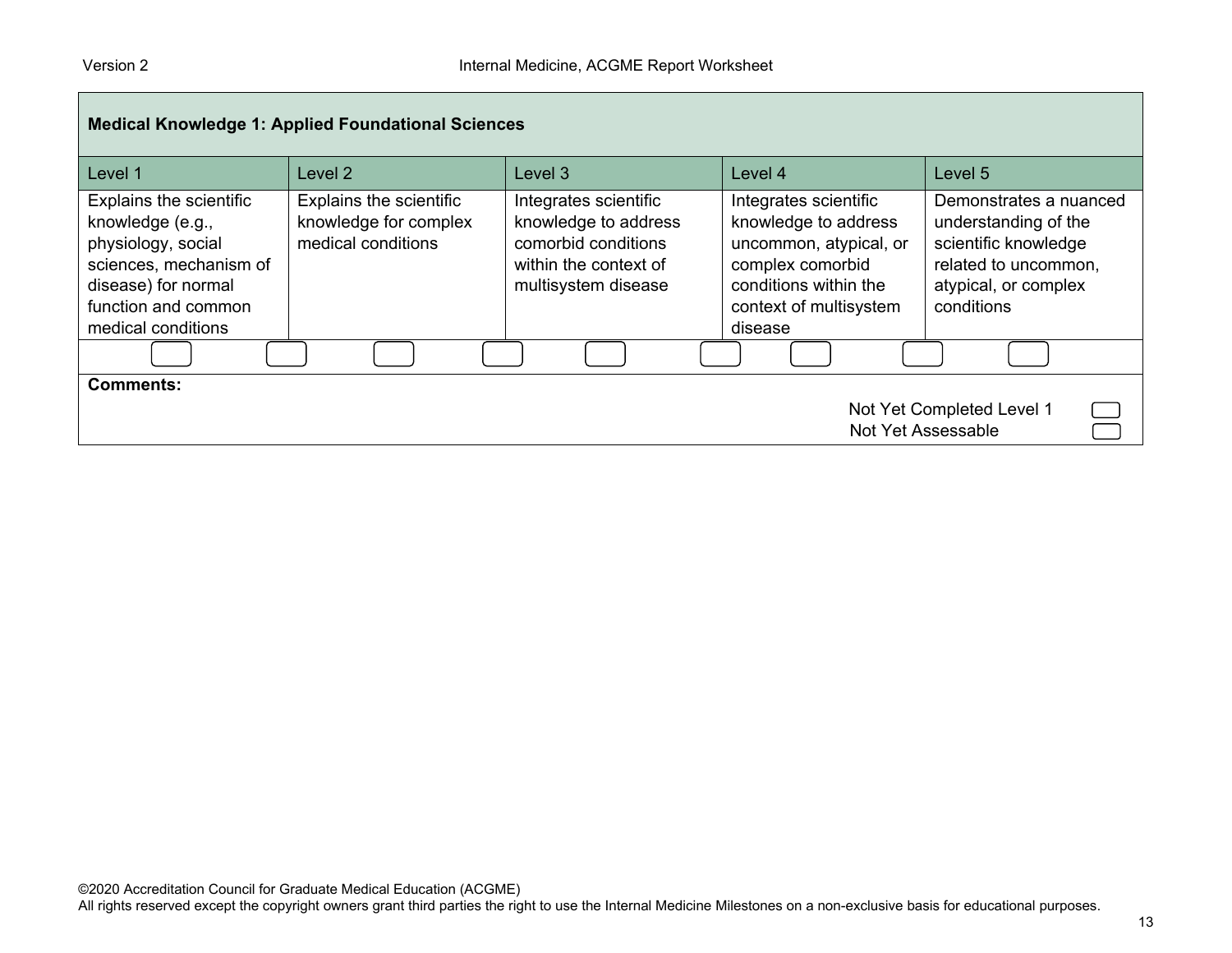| <b>Medical Knowledge 2: Therapeutic Knowledge</b>            |                                                                                               |                                                                                                                                              |                                                                                                                                                       |                                                                                                        |
|--------------------------------------------------------------|-----------------------------------------------------------------------------------------------|----------------------------------------------------------------------------------------------------------------------------------------------|-------------------------------------------------------------------------------------------------------------------------------------------------------|--------------------------------------------------------------------------------------------------------|
| Level 1                                                      | Level 2                                                                                       | Level 3                                                                                                                                      | Level 4                                                                                                                                               | Level 5                                                                                                |
| Explains the scientific<br>basis for common<br>therapies     | Explains the indications,<br>contraindications, risks,<br>and benefits of common<br>therapies | Integrates knowledge of<br>therapeutic options in<br>patients with comorbid<br>conditions, multisystem<br>disease, or uncertain<br>diagnosis | Integrates knowledge of<br>therapeutic options<br>within the clinical and<br>psychosocial context of<br>the patient to formulate<br>treatment options | Demonstrates a nuanced<br>understanding of<br>emerging, atypical, or<br>complex therapeutic<br>options |
|                                                              |                                                                                               |                                                                                                                                              |                                                                                                                                                       |                                                                                                        |
| Comments:<br>Not Yet Completed Level 1<br>Not Yet Assessable |                                                                                               |                                                                                                                                              |                                                                                                                                                       |                                                                                                        |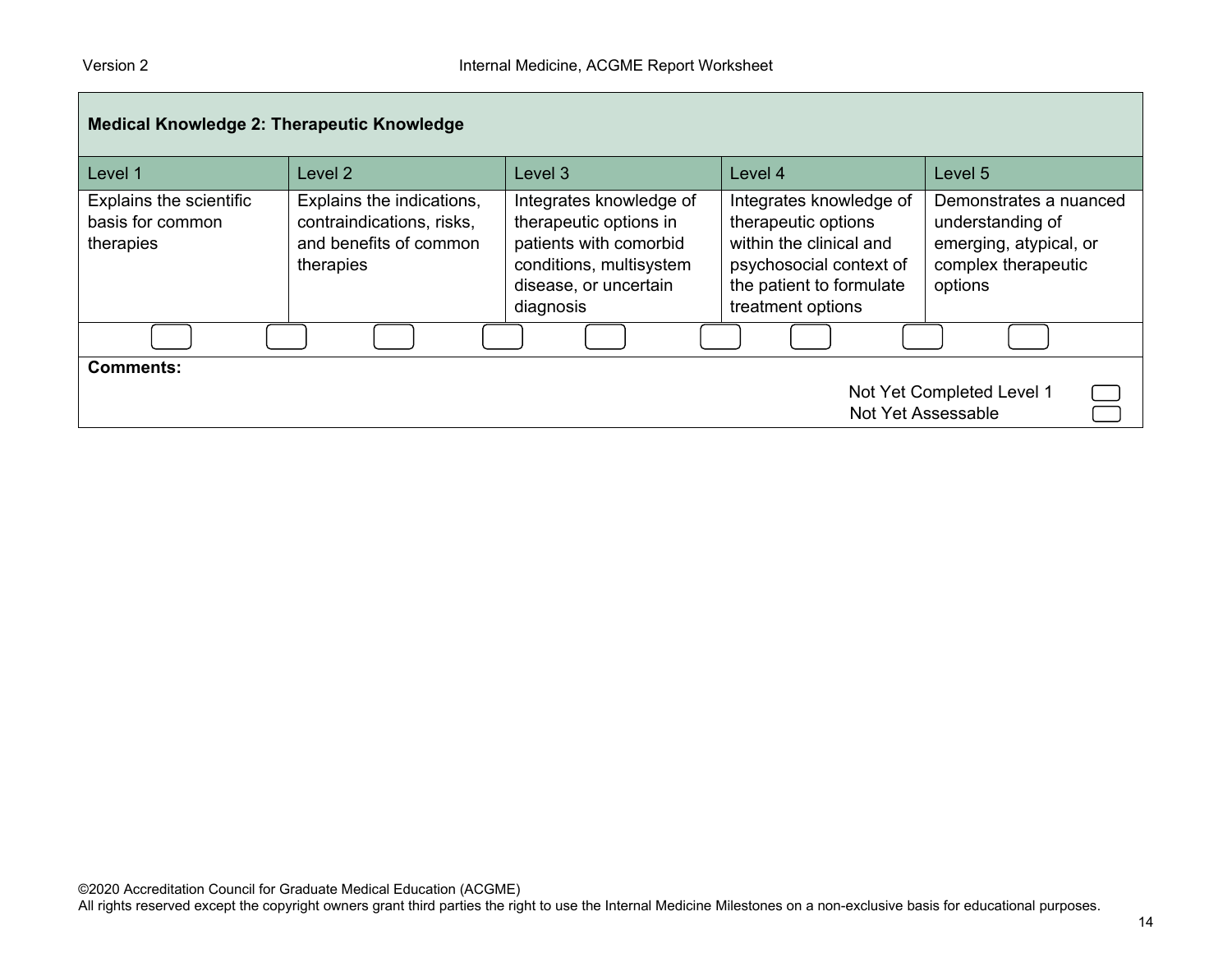| <b>Medical Knowledge 3: Knowledge of Diagnostic Testing</b>                        |                                                                                     |                                                                                                                         |                                                                                                                                                          |                                                                                           |
|------------------------------------------------------------------------------------|-------------------------------------------------------------------------------------|-------------------------------------------------------------------------------------------------------------------------|----------------------------------------------------------------------------------------------------------------------------------------------------------|-------------------------------------------------------------------------------------------|
| Level 1                                                                            | Level 2                                                                             | Level 3                                                                                                                 | Level 4                                                                                                                                                  | Level 5                                                                                   |
| Explains the rationale,<br>risks, and benefits for<br>common diagnostic<br>testing | Explains the rationale,<br>risks, and benefits for<br>complex diagnostic<br>testing | Integrates value and test<br>characteristics of various<br>diagnostic strategies in<br>patients with common<br>diseases | Integrates value and<br>test characteristics of<br>various diagnostic<br>strategies in patients<br>with comorbid<br>conditions or<br>multisystem disease | Demonstrates a nuanced<br>understanding of<br>emerging diagnostic tests<br>and procedures |
| Interprets results of<br>common diagnostic tests                                   | Interprets complex<br>diagnostic data                                               | Integrates complex<br>diagnostic data accurately<br>to reach high-probability<br>diagnoses                              | Anticipates and<br>accounts for limitations<br>when interpreting<br>diagnostic data                                                                      |                                                                                           |
|                                                                                    |                                                                                     |                                                                                                                         |                                                                                                                                                          |                                                                                           |
| <b>Comments:</b><br>Not Yet Completed Level 1<br>Not Yet Assessable                |                                                                                     |                                                                                                                         |                                                                                                                                                          |                                                                                           |

#### **Medical Knowledge**

The resident is demonstrating satisfactory development of the knowledge, skill, and attitudes/behaviors needed to advance in the training program. The resident is demonstrating a learning trajectory that anticipates the achievement of competency for unsupervised practice that includes the delivery of safe, effective, patient-centered, timely, efficient, and equitable care.

\_\_\_\_\_ Yes \_\_\_\_\_ No \_\_\_\_\_ Conditional on Improvement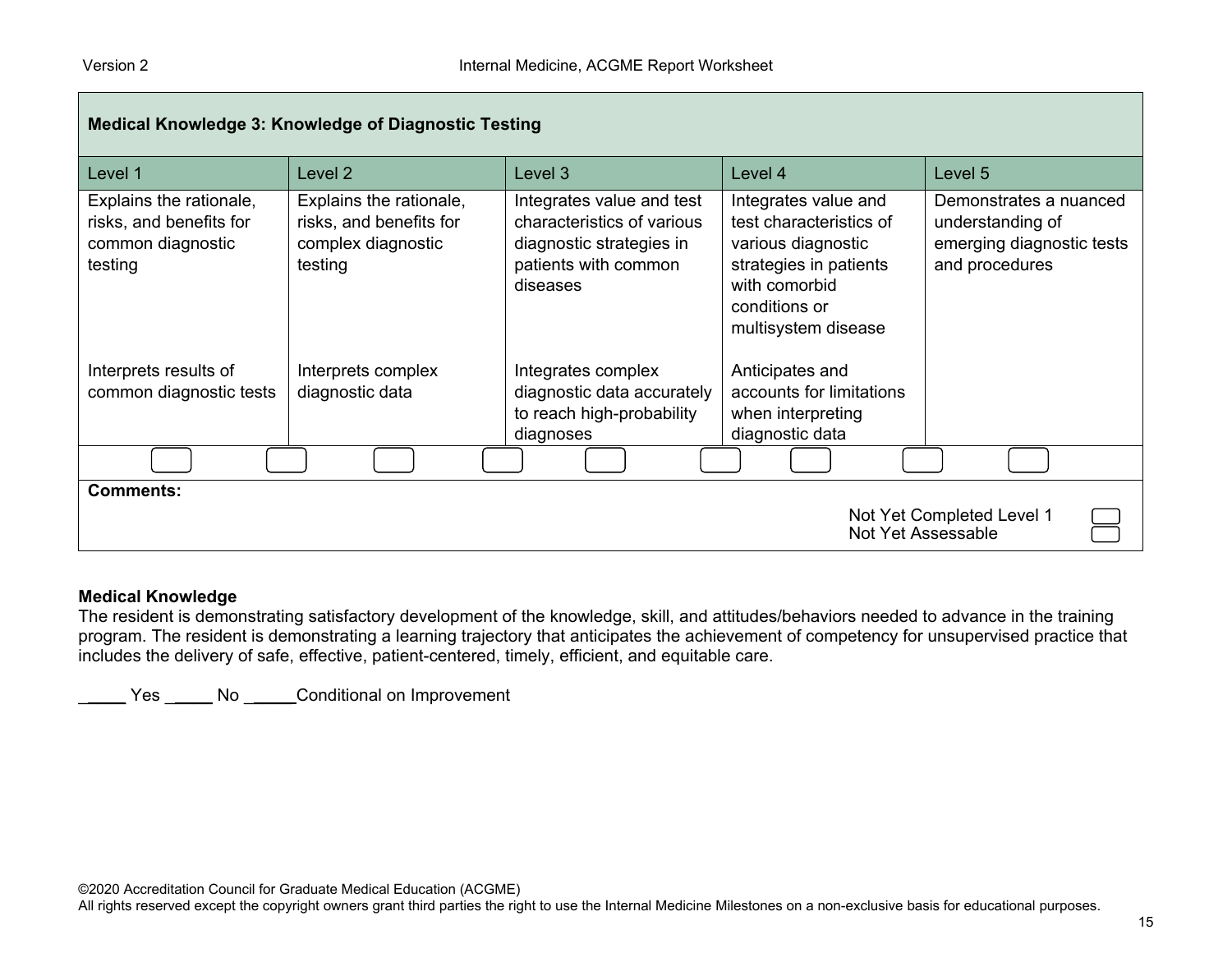| Systems-Based Practice 1: Patient Safety and Quality Improvement                          |                                                                                                                                   |                                                                                                             |                                                                                                                         |                                                                                                                                      |  |
|-------------------------------------------------------------------------------------------|-----------------------------------------------------------------------------------------------------------------------------------|-------------------------------------------------------------------------------------------------------------|-------------------------------------------------------------------------------------------------------------------------|--------------------------------------------------------------------------------------------------------------------------------------|--|
| Level 1                                                                                   | Level <sub>2</sub>                                                                                                                | Level 3                                                                                                     | Level 4                                                                                                                 | Level 5                                                                                                                              |  |
| Demonstrates<br>knowledge of common<br>patient safety events                              | Identifies system factors<br>that lead to patient safety<br>events                                                                | Contributes to the<br>analysis of patient safety<br>events (simulated or<br>actual)                         | Conducts analysis of<br>patient safety events<br>and offers error<br>prevention strategies<br>(simulated or actual)     | Leads teams and<br>processes to modify<br>systems to prevent<br>patient safety events                                                |  |
| Demonstrates<br>knowledge of how to<br>report patient safety<br>events                    | Reports patient safety<br>events through<br>institutional reporting<br>systems (actual or<br>simulated)                           | Participates in disclosure<br>of patient safety events to<br>patients and families<br>(simulated or actual) | Discloses patient safety<br>events to patients and<br>families (simulated or<br>actual)                                 | Models the disclosure of<br>patient safety events                                                                                    |  |
| Demonstrates<br>knowledge of basic<br>quality improvement<br>methodologies and<br>metrics | Describes local quality<br>improvement initiatives<br>(e.g., community<br>vaccination rate, infection<br>rate, smoking cessation) | Contributes to local<br>quality improvement<br>initiatives                                                  | Demonstrates the skills<br>required to identify,<br>develop, implement,<br>and analyze a quality<br>improvement project | Creates, implements, and<br>assesses sustainable<br>quality improvement<br>initiatives at the<br>institutional or community<br>level |  |
|                                                                                           |                                                                                                                                   |                                                                                                             |                                                                                                                         |                                                                                                                                      |  |
| <b>Comments:</b><br>Not Yet Completed Level 1                                             |                                                                                                                                   |                                                                                                             |                                                                                                                         |                                                                                                                                      |  |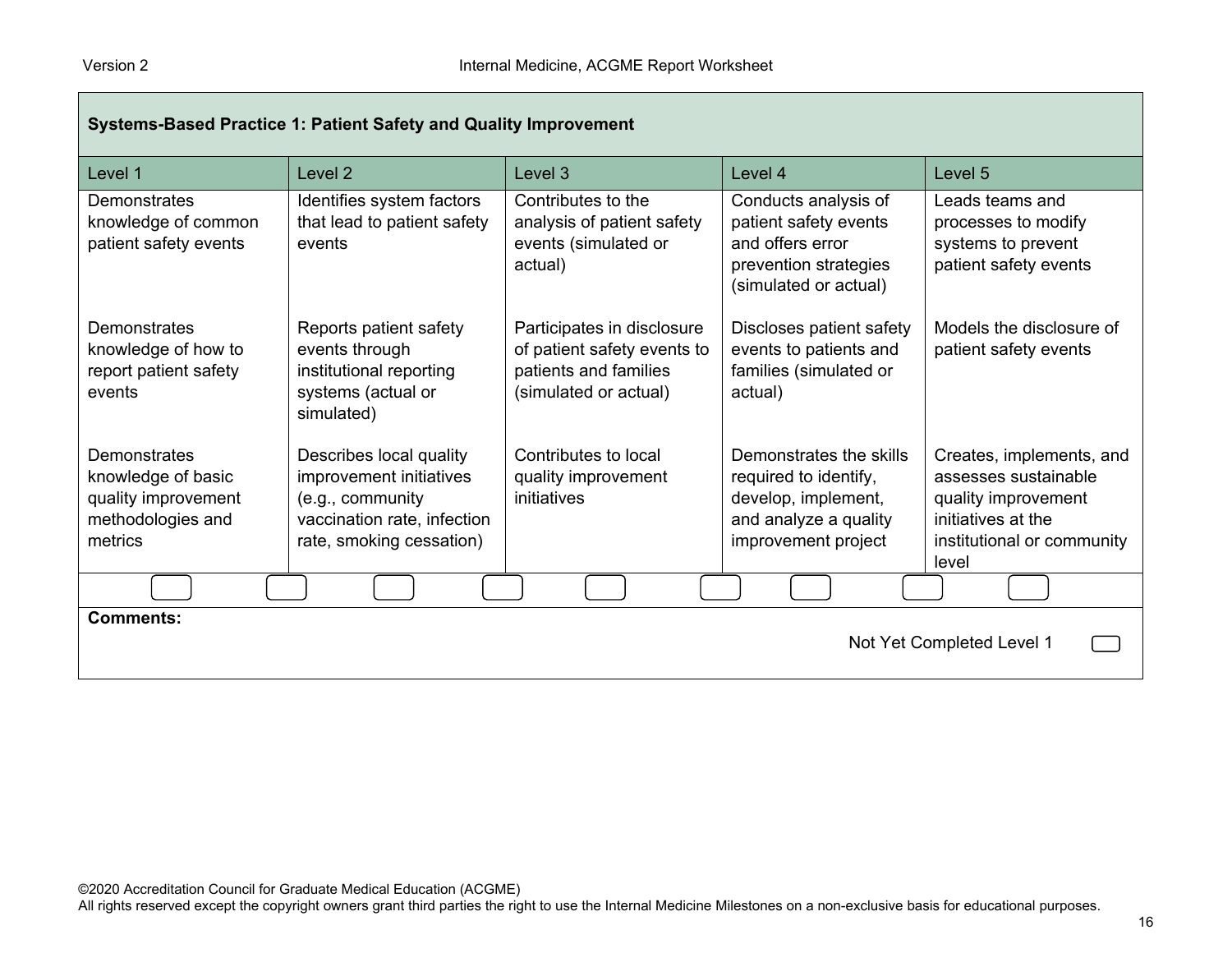| Systems-Based Practice 2: System Navigation for Patient-Centered Care                     |                                                                                                                         |                                                                                                                         |                                                                                                                                                                            |                                                                                                                                 |
|-------------------------------------------------------------------------------------------|-------------------------------------------------------------------------------------------------------------------------|-------------------------------------------------------------------------------------------------------------------------|----------------------------------------------------------------------------------------------------------------------------------------------------------------------------|---------------------------------------------------------------------------------------------------------------------------------|
| Level 1                                                                                   | Level <sub>2</sub>                                                                                                      | Level 3                                                                                                                 | Level 4                                                                                                                                                                    | Level 5                                                                                                                         |
| Demonstrates<br>knowledge of care<br>coordination                                         | Coordinates care of<br>patients by effectively<br>engaging<br>interprofessional teams in<br>routine clinical situations | Coordinates care of<br>patients by effectively<br>engaging<br>interprofessional teams in<br>complex clinical situations | Models effective<br>coordination of patient-<br>centered care among<br>different disciplines and<br>specialties                                                            | Analyzes the process of<br>care coordination and<br>leads in the design and<br>implementation of<br>improvements                |
| Identifies key elements<br>for safe and effective<br>transitions of care and<br>hand-offs | Performs safe and<br>effective transitions of<br>care/hand-offs in routine<br>clinical situations                       | Performs safe and<br>effective transitions of<br>care/hand-offs in complex<br>clinical situations                       | Models and advocates<br>for safe and effective<br>transitions of care/hand-<br>offs within and across<br>health care delivery<br>systems, including<br>outpatient settings | Improves quality of<br>transitions of care within<br>and across health care<br>delivery systems to<br>optimize patient outcomes |
| Demonstrates<br>knowledge of population<br>and community health<br>needs and disparities  | Identifies specific<br>population and<br>community health needs<br>and inequities for the local<br>population           | Uses local resources<br>effectively to meet the<br>needs of a patient<br>population and<br>community                    | Participates in changing<br>and adapting practice to<br>provide for the needs of<br>specific populations                                                                   | Leads innovations and<br>advocates for populations<br>and communities with<br>health care inequities                            |
|                                                                                           |                                                                                                                         |                                                                                                                         |                                                                                                                                                                            |                                                                                                                                 |
| <b>Comments:</b><br>Not Yet Completed Level 1                                             |                                                                                                                         |                                                                                                                         |                                                                                                                                                                            |                                                                                                                                 |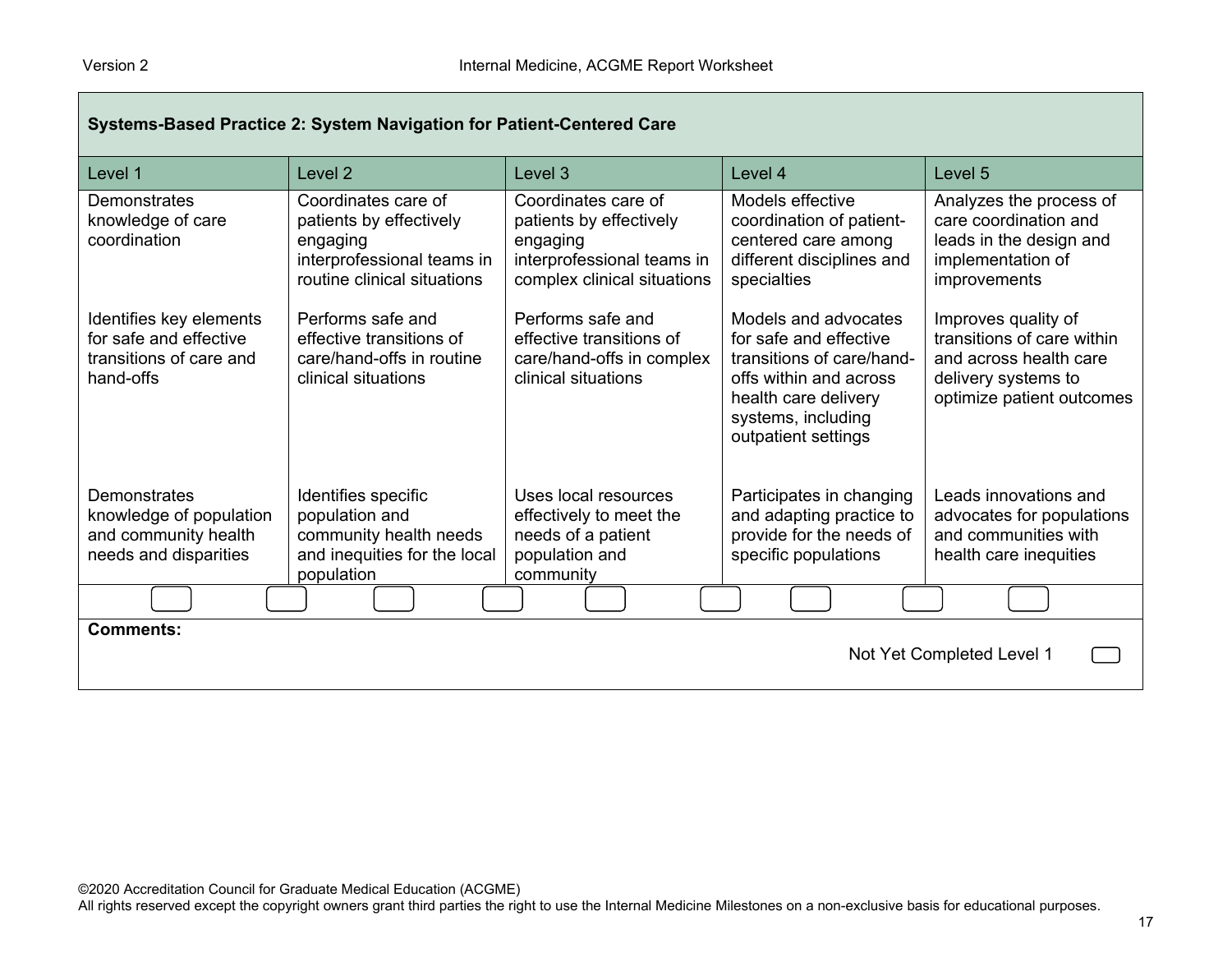| Systems-Based Practice 3: Physician Role in Health Care Systems |                                                                                                                          |                                                                                                     |                                                                                                                             |                                                                                                                                 |  |
|-----------------------------------------------------------------|--------------------------------------------------------------------------------------------------------------------------|-----------------------------------------------------------------------------------------------------|-----------------------------------------------------------------------------------------------------------------------------|---------------------------------------------------------------------------------------------------------------------------------|--|
| Level 1                                                         | Level 2                                                                                                                  | Level 3                                                                                             | Level 4                                                                                                                     | Level 5                                                                                                                         |  |
| Identifies key<br>components of the<br>health care system       | Describes how<br>components of a complex<br>health care system are<br>interrelated, and how this<br>impacts patient care | Discusses how individual<br>practice affects the<br>regional and national<br>health care system     | Manages various<br>components of the<br>complex health care<br>system to provide<br>efficient and effective<br>patient care | Advocates for or leads<br>systems change that<br>enhances high-value,<br>efficient, and effective<br>patient care               |  |
| Describes basic health<br>payment systems                       | Delivers care with<br>consideration of each<br>patient's payment model                                                   | Engages with patients in<br>shared decision making,<br>informed by each<br>patient's payment models | Advocates for patient<br>care needs with<br>consideration of the<br>limitations of each<br>patient's payment<br>model       | Actively engaged in<br>influencing health policy<br>through advocacy<br>activities at the local,<br>regional, or national level |  |
|                                                                 |                                                                                                                          |                                                                                                     |                                                                                                                             |                                                                                                                                 |  |
| <b>Comments:</b><br>Not Yet Completed Level 1                   |                                                                                                                          |                                                                                                     |                                                                                                                             |                                                                                                                                 |  |

#### **Systems-Based Practice**

The resident is demonstrating satisfactory development of the knowledge, skill, and attitudes/behaviors needed to advance in the training program. The resident is demonstrating a learning trajectory that anticipates the achievement of competency for unsupervised practice that includes the delivery of safe, effective, patient-centered, timely, efficient, and equitable care.

\_\_\_\_\_ Yes \_\_\_\_\_ No \_\_\_\_\_ Conditional on Improvement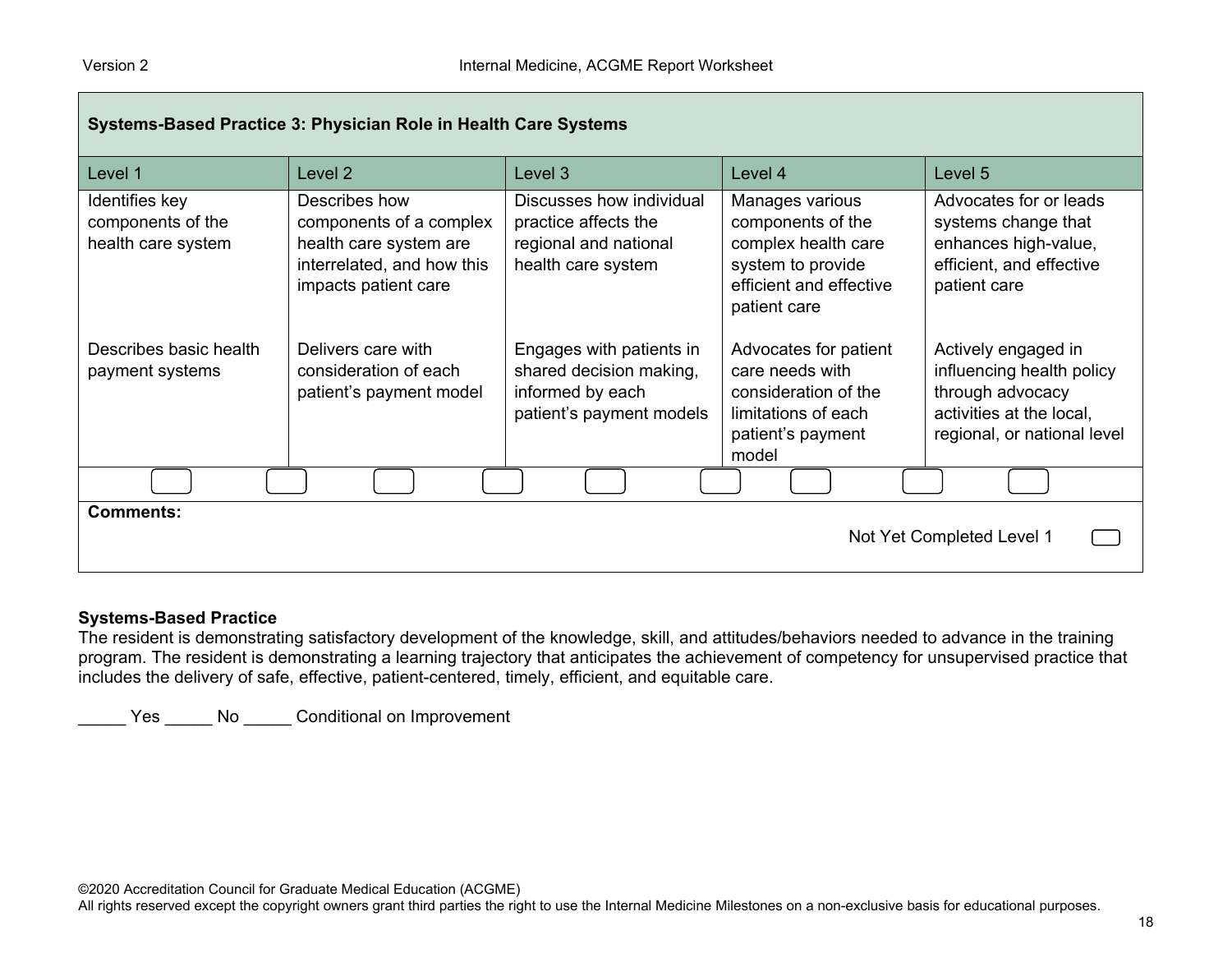| Practice-Based Learning and Improvement 1: Evidence-Based and Informed Practice               |                                                                                                                     |                                                                                                                                               |                                                                                                                                              |                                                                                   |  |  |
|-----------------------------------------------------------------------------------------------|---------------------------------------------------------------------------------------------------------------------|-----------------------------------------------------------------------------------------------------------------------------------------------|----------------------------------------------------------------------------------------------------------------------------------------------|-----------------------------------------------------------------------------------|--|--|
| Level 1                                                                                       | Level 2                                                                                                             | Level 3                                                                                                                                       | Level 4                                                                                                                                      | Level 5                                                                           |  |  |
| Demonstrates how to<br>access, categorize, and<br>analyze clinical<br>evidence, with guidance | Articulates clinical<br>questions and elicits<br>patient preferences and<br>values to guide evidence-<br>based care | Critically appraises and<br>applies the best available<br>evidence, integrated with<br>patient preference, to the<br>care of complex patients | Applies evidence, even<br>in the face of<br>uncertainty and<br>conflicting evidence, to<br>guide care, tailored to<br>the individual patient | Coaches others to<br>critically appraise and<br>apply evidence to patient<br>care |  |  |
|                                                                                               |                                                                                                                     |                                                                                                                                               |                                                                                                                                              |                                                                                   |  |  |
| <b>Comments:</b>                                                                              | Not Yet Completed Level 1                                                                                           |                                                                                                                                               |                                                                                                                                              |                                                                                   |  |  |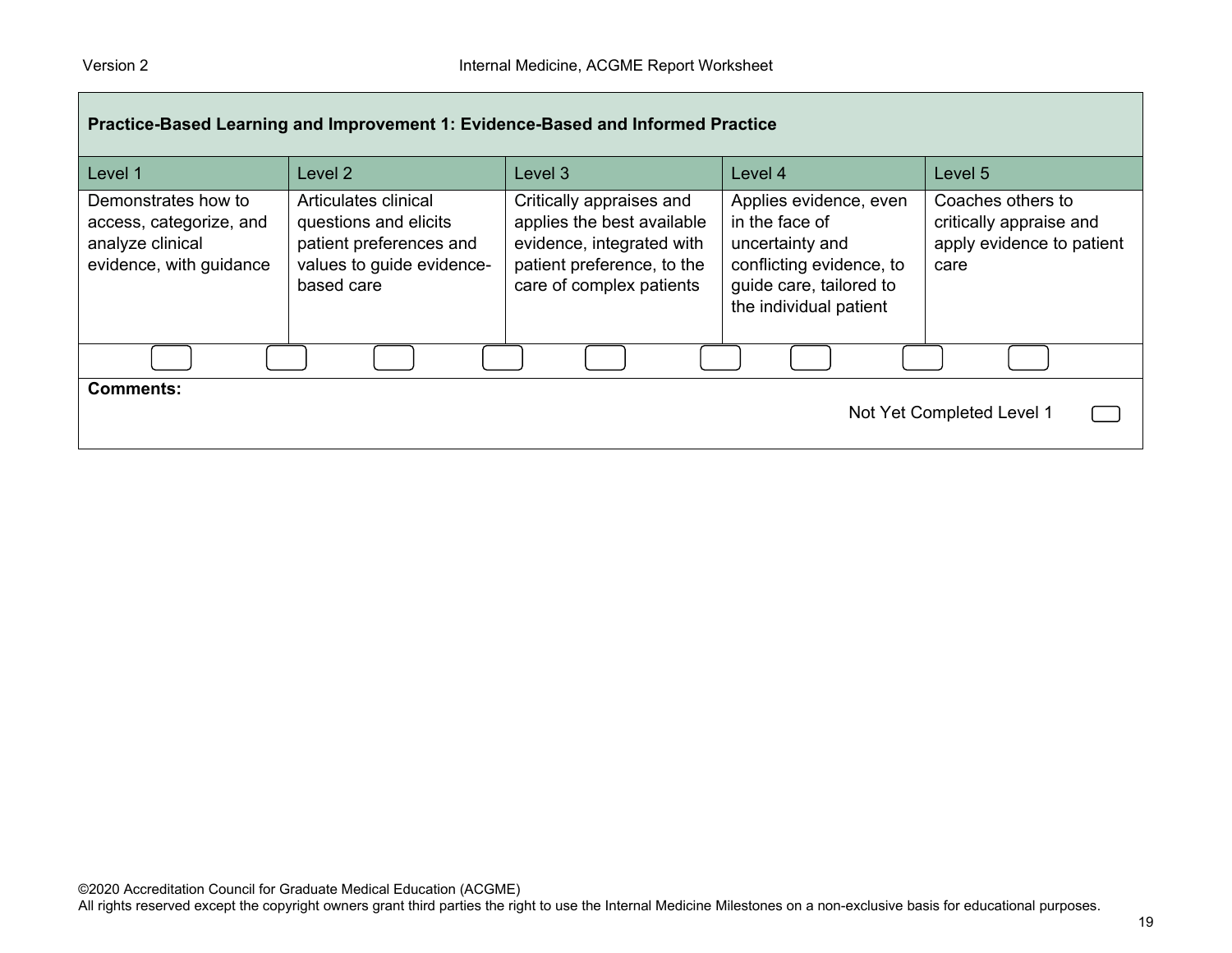| Practice-Based Learning and Improvement 2: Reflective Practice and Commitment to Personal Growth                 |                                                                                                                                    |                                                                                                    |                                                                                                                                         |                                                                                                                                       |  |  |
|------------------------------------------------------------------------------------------------------------------|------------------------------------------------------------------------------------------------------------------------------------|----------------------------------------------------------------------------------------------------|-----------------------------------------------------------------------------------------------------------------------------------------|---------------------------------------------------------------------------------------------------------------------------------------|--|--|
| Level 1                                                                                                          | Level <sub>2</sub>                                                                                                                 | Level 3                                                                                            | Level 4                                                                                                                                 | Level 5                                                                                                                               |  |  |
| Accepts responsibility for<br>personal and<br>professional<br>development by<br>establishing goals               | Demonstrates openness<br>to performance data<br>(feedback and other<br>input) to inform goals                                      | Seeks performance data<br>episodically, with<br>adaptability, and humility                         | Seeks performance<br>data consistently with<br>adaptability, and<br>humility                                                            | Models consistently<br>seeking performance data<br>with adaptability and<br>humility                                                  |  |  |
| Identifies the factors that<br>contribute to gap(s)<br>between ideal and actual<br>performance, with<br>guidance | Analyzes and reflects on<br>the factors which<br>contribute to gap(s)<br>between ideal and actual<br>performance, with<br>guidance | Institutes behavioral<br>change(s) to narrow the<br>gap(s) between ideal and<br>actual performance | Challenges one's own<br>assumptions and<br>considers alternatives in<br>narrowing the gap(s)<br>between ideal and<br>actual performance | Coaches others on<br>reflective practice                                                                                              |  |  |
|                                                                                                                  | Actively seeks<br>opportunities to improve                                                                                         | Designs and implements<br>an individualized learning<br>plan, with prompting                       | Independently creates<br>and implements an<br>individualized learning<br>plan                                                           | Uses performance data to<br>measure the<br>effectiveness of the<br>individualized learning<br>plan and when necessary,<br>improves it |  |  |
|                                                                                                                  |                                                                                                                                    |                                                                                                    |                                                                                                                                         |                                                                                                                                       |  |  |
| <b>Comments:</b>                                                                                                 |                                                                                                                                    |                                                                                                    |                                                                                                                                         | Not Yet Completed Level 1                                                                                                             |  |  |

#### **Practice-Based Learning and Improvement**

The resident is demonstrating satisfactory development of the knowledge, skill, and attitudes/behaviors needed to advance in the training program. The resident is demonstrating a learning trajectory that anticipates the achievement of competency for unsupervised practice that includes the delivery of safe, effective, patient-centered, timely, efficient, and equitable care.

Yes No Conditional on Improvement

©2020 Accreditation Council for Graduate Medical Education (ACGME)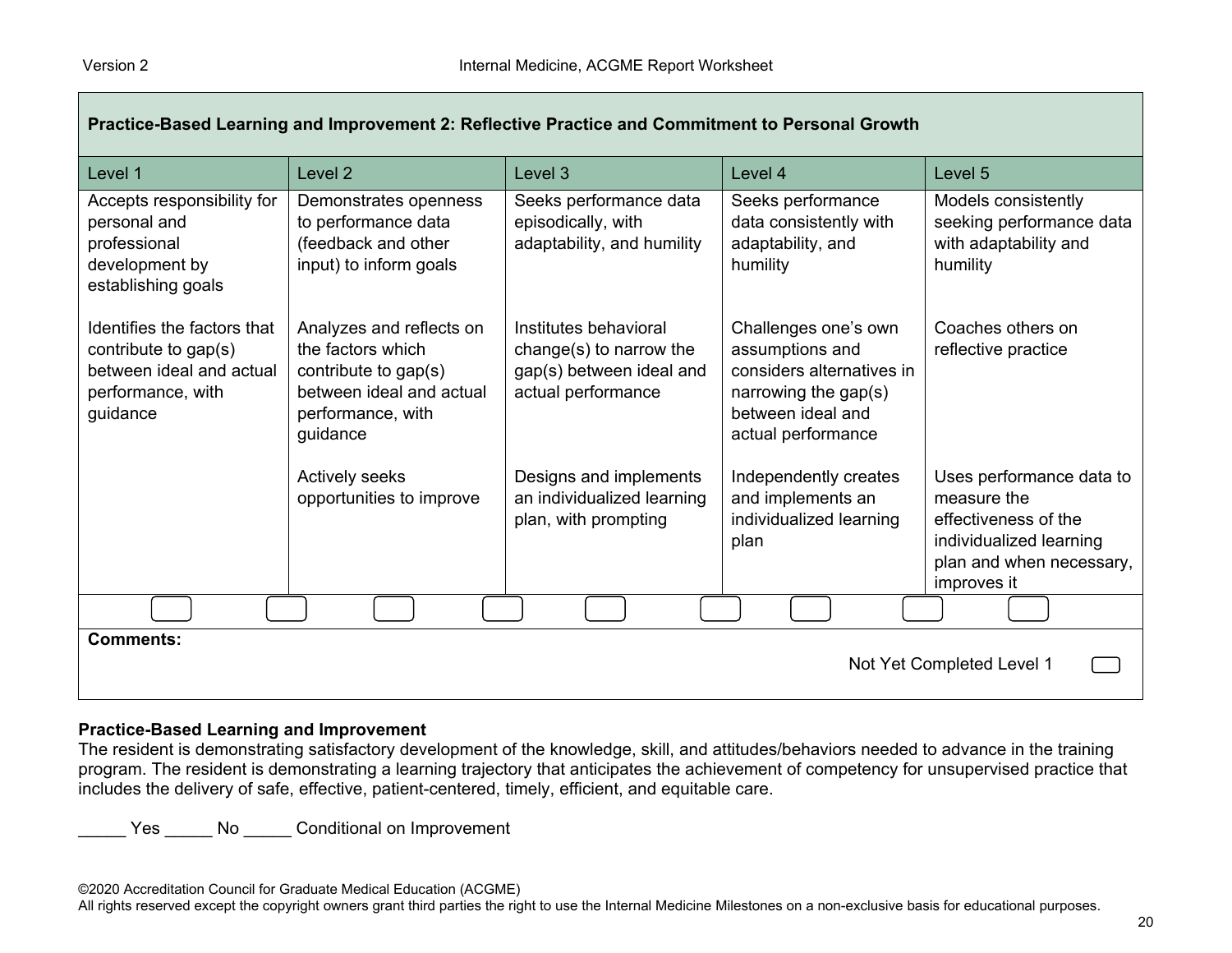| <b>Professionalism 1: Professional Behavior</b>                |                                                                                                                                         |                                                                                             |                                                                                                                                     |                                                                                     |  |  |
|----------------------------------------------------------------|-----------------------------------------------------------------------------------------------------------------------------------------|---------------------------------------------------------------------------------------------|-------------------------------------------------------------------------------------------------------------------------------------|-------------------------------------------------------------------------------------|--|--|
| Level 1                                                        | Level <sub>2</sub>                                                                                                                      | Level <sub>3</sub>                                                                          | Level 4                                                                                                                             | Level 5                                                                             |  |  |
| Demonstrates<br>professional behavior in<br>routine situations | Identifies potential<br>triggers for<br>professionalism lapses<br>and accepts responsibility<br>for one's own<br>professionalism lapses | Demonstrates a pattern of<br>professional behavior in<br>complex or stressful<br>situations | Recognizes situations<br>that may trigger<br>professionalism lapses<br>and intervenes to<br>prevent lapses in<br>oneself and others | Coaches others when<br>their behavior fails to<br>meet professional<br>expectations |  |  |
|                                                                |                                                                                                                                         |                                                                                             |                                                                                                                                     |                                                                                     |  |  |
| <b>Comments:</b>                                               |                                                                                                                                         |                                                                                             |                                                                                                                                     | Not Yet Completed Level 1                                                           |  |  |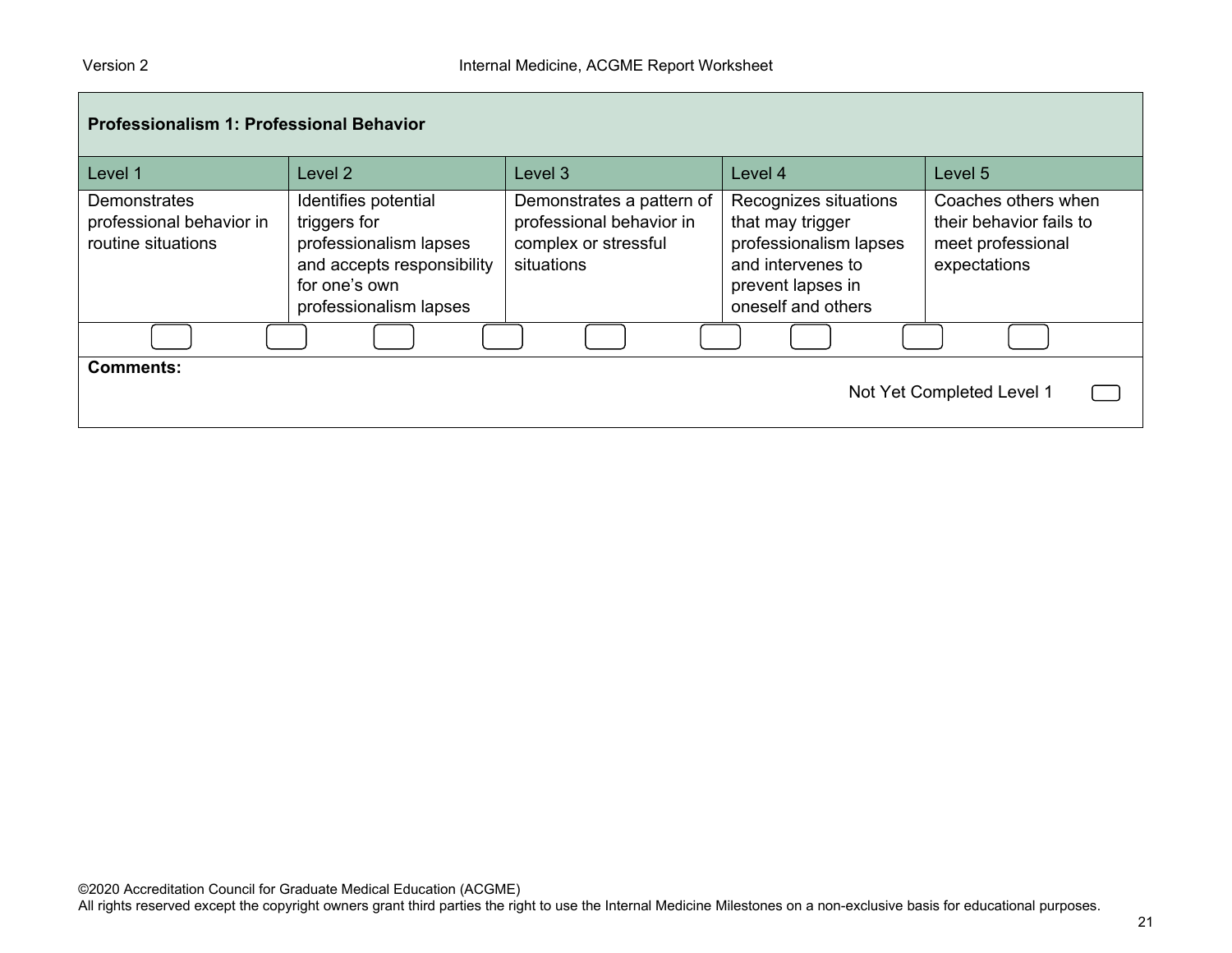| <b>Professionalism 2: Ethical Principles</b>                    |                                                                              |                                                                                                                                                   |                                                                                                                                          |                                                                                                                                           |  |  |
|-----------------------------------------------------------------|------------------------------------------------------------------------------|---------------------------------------------------------------------------------------------------------------------------------------------------|------------------------------------------------------------------------------------------------------------------------------------------|-------------------------------------------------------------------------------------------------------------------------------------------|--|--|
| Level 1                                                         | Level <sub>2</sub>                                                           | Level 3                                                                                                                                           | Level 4                                                                                                                                  | Level 5                                                                                                                                   |  |  |
| <b>Demonstrates</b><br>knowledge of basic<br>ethical principles | Applies basic principles to<br>address straightforward<br>ethical situations | Analyzes complex<br>situations using ethical<br>principles and identifies<br>the need to seek help in<br>addressing complex<br>ethical situations | Analyzes complex<br>situations and engages<br>with appropriate<br>resources for managing<br>and addressing ethical<br>dilemmas as needed | Identifies and seeks to<br>address system-level<br>factors that induce or<br>exacerbate ethical<br>problems or impede their<br>resolution |  |  |
|                                                                 |                                                                              |                                                                                                                                                   |                                                                                                                                          |                                                                                                                                           |  |  |
| <b>Comments:</b>                                                |                                                                              |                                                                                                                                                   |                                                                                                                                          | Not Yet Completed Level 1                                                                                                                 |  |  |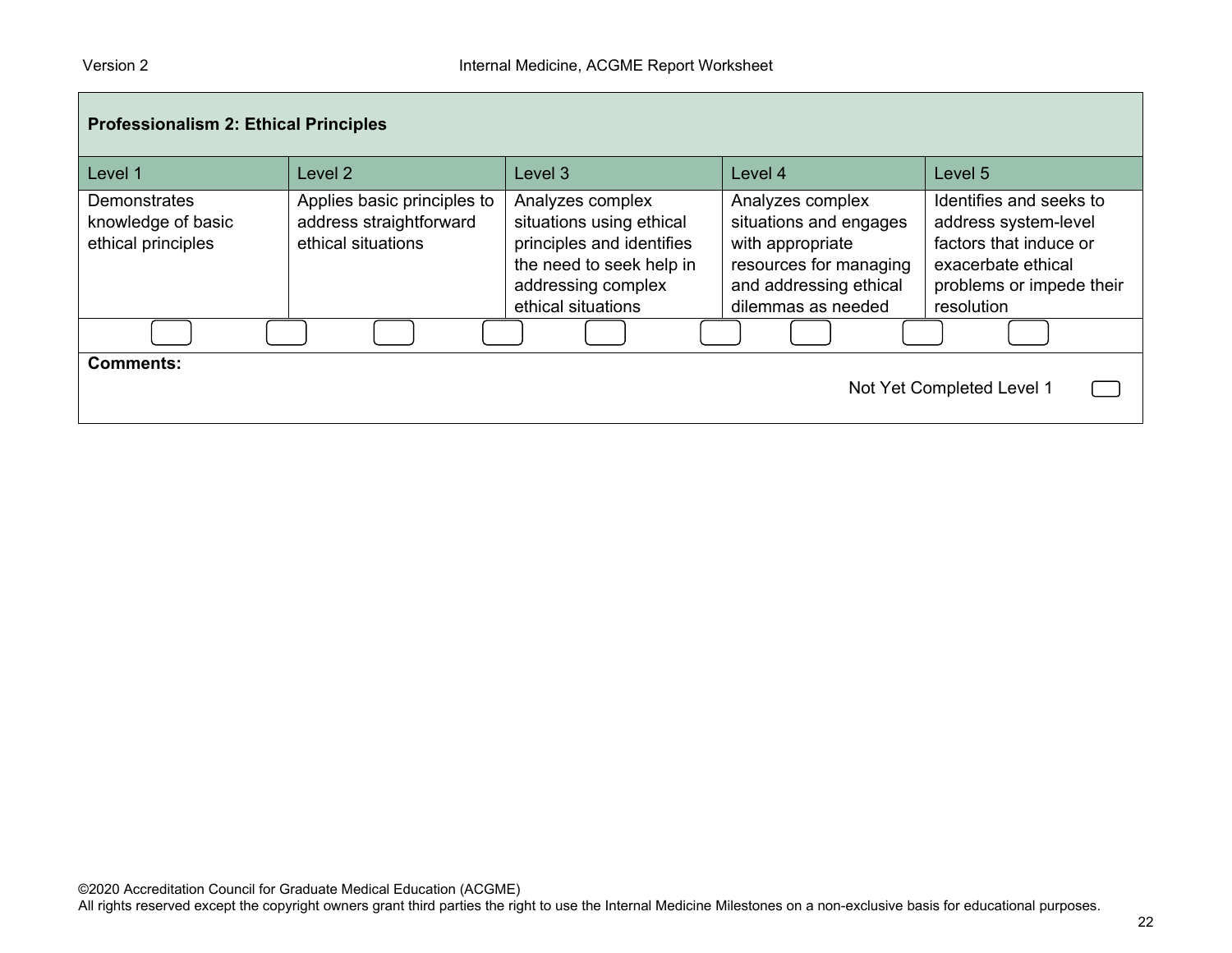| Professionalism 3: Accountability/Conscientiousness                                      |                                                                                                                      |                                                                                                                                   |                                                                                                                |                                                                                                                                             |  |  |
|------------------------------------------------------------------------------------------|----------------------------------------------------------------------------------------------------------------------|-----------------------------------------------------------------------------------------------------------------------------------|----------------------------------------------------------------------------------------------------------------|---------------------------------------------------------------------------------------------------------------------------------------------|--|--|
| Level 1                                                                                  | Level <sub>2</sub>                                                                                                   | Level <sub>3</sub>                                                                                                                | Level 4                                                                                                        | Level 5                                                                                                                                     |  |  |
| Performs administrative<br>tasks and patient care<br>responsibilities, with<br>prompting | Performs administrative<br>tasks and patient care<br>responsibilities in a timely<br>manner in routine<br>situations | Performs administrative<br>tasks and patient care<br>responsibilities in a timely<br>manner in complex or<br>stressful situations | Proactively implements<br>strategies to ensure that<br>the needs of patients,<br>teams, and systems are<br>met | Creates strategies to<br>enhance other's ability to<br>efficiently complete<br>administrative tasks and<br>patient care<br>responsibilities |  |  |
|                                                                                          |                                                                                                                      |                                                                                                                                   |                                                                                                                |                                                                                                                                             |  |  |
| <b>Comments:</b><br>Not Yet Completed Level 1                                            |                                                                                                                      |                                                                                                                                   |                                                                                                                |                                                                                                                                             |  |  |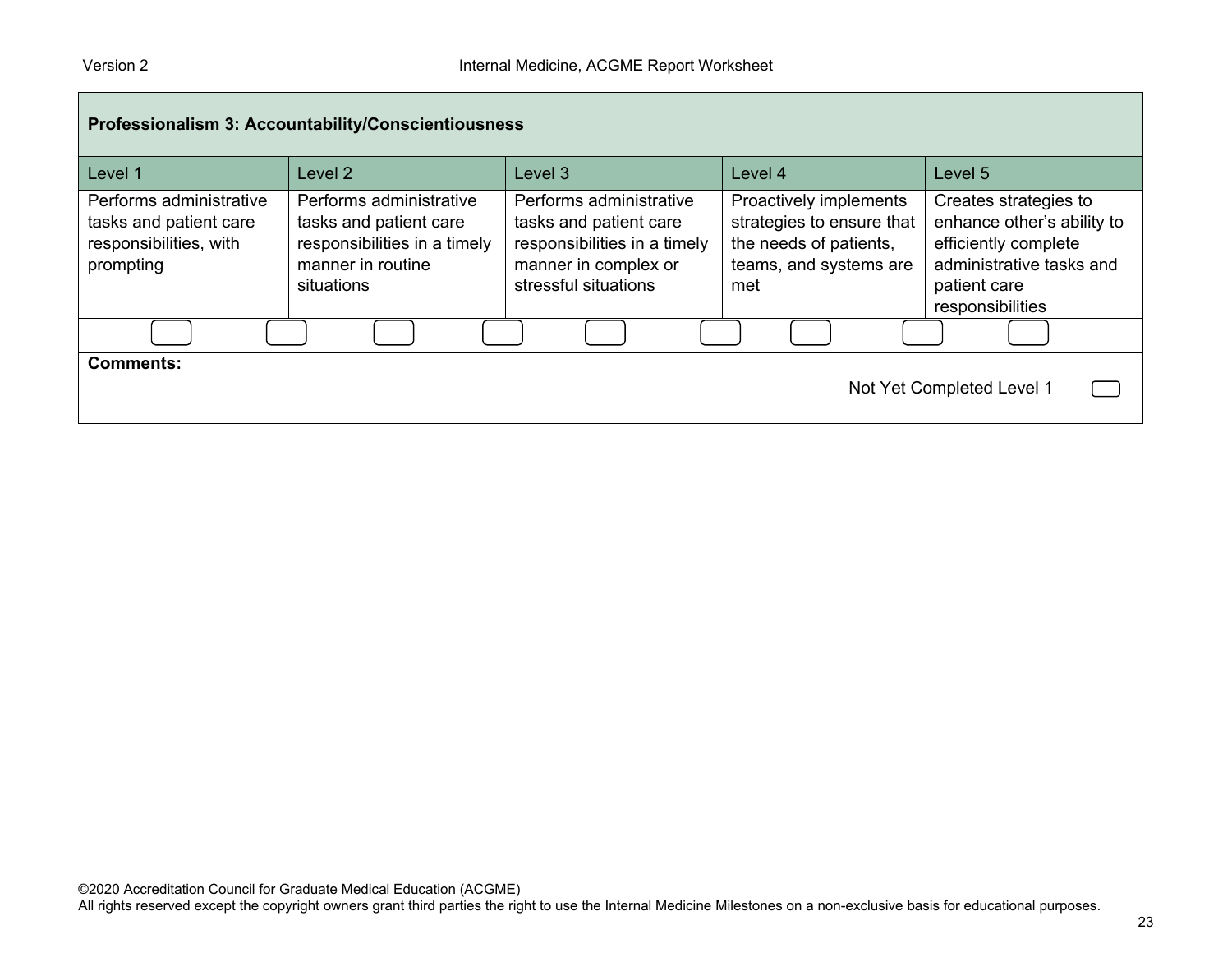| Level 1                                                                                                           | Level 2                                                                                                                                | Level 3                                                                                                                                                                              | Level 4                                                                                                                                                                                                     | Level 5                                                                                        |
|-------------------------------------------------------------------------------------------------------------------|----------------------------------------------------------------------------------------------------------------------------------------|--------------------------------------------------------------------------------------------------------------------------------------------------------------------------------------|-------------------------------------------------------------------------------------------------------------------------------------------------------------------------------------------------------------|------------------------------------------------------------------------------------------------|
| Recognizes the<br>importance of getting<br>help when needed to<br>address personal and<br>professional well-being | Lists resources to support<br>personal and professional<br>well-being<br>Recognizes that<br>institutional factors affect<br>well-being | With prompting, reflects<br>on how personal and<br>professional well-being<br>may impact one's clinical<br>practice<br>Describes institutional<br>factors that affect well-<br>being | Reflects on actions in real<br>time to proactively<br>respond to the inherent<br>emotional challenges of<br>physician work<br>Suggests potential<br>solutions to institutional<br>factors that affect well- | Participates in<br>institutional changes to<br>promote personal and<br>professional well-being |
|                                                                                                                   |                                                                                                                                        |                                                                                                                                                                                      | being                                                                                                                                                                                                       |                                                                                                |

\*This subcompetency is not intended to evaluate a resident's well-being. Rather, the intent is to ensure that each resident has the fundamental knowledge of factors that impact well-being, the mechanism by which those factors impact well-being, and available resources and tools to improve well-being.

#### **Professionalism**

The resident is demonstrating satisfactory development of the knowledge, skill, and attitudes/behaviors needed to advance in the training program. The resident is demonstrating a learning trajectory that anticipates the achievement of competency for unsupervised practice that includes the delivery of safe, effective, patient-centered, timely, efficient, and equitable care.

Yes \_\_\_\_\_ No \_\_\_\_\_ Conditional on Improvement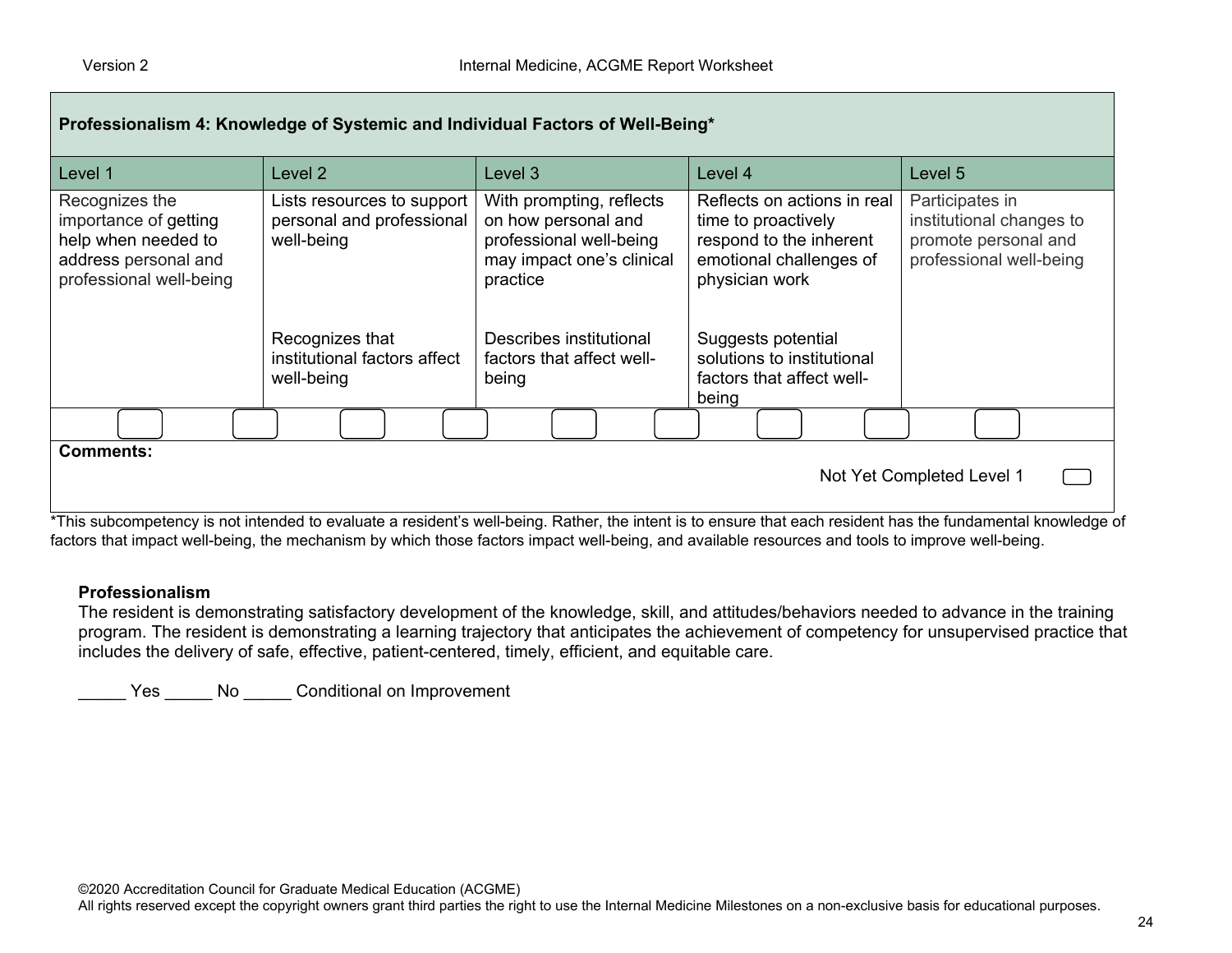| Interpersonal and Communication Skills 1: Patient- and Family-Centered Communication         |                                                                                                                                                                |                                                                                                                                                                     |                                                                                                                                            |                                                                                                                                                         |  |  |
|----------------------------------------------------------------------------------------------|----------------------------------------------------------------------------------------------------------------------------------------------------------------|---------------------------------------------------------------------------------------------------------------------------------------------------------------------|--------------------------------------------------------------------------------------------------------------------------------------------|---------------------------------------------------------------------------------------------------------------------------------------------------------|--|--|
| Level 1                                                                                      | Level 2                                                                                                                                                        | Level 3                                                                                                                                                             | Level 4                                                                                                                                    | Level 5                                                                                                                                                 |  |  |
| Uses language and non-<br>verbal behavior to<br>demonstrate respect and<br>establish rapport | Establishes and maintains<br>a therapeutic relationship<br>using effective<br>communication behaviors<br>in straightforward<br>encounters<br>Identifies common | Establishes and maintains<br>a therapeutic relationship<br>using effective<br>communication behaviors<br>in challenging patient<br>encounters<br>Identifies complex | Establishes and<br>maintains therapeutic<br>relationships using<br>shared decision making,<br>regardless of complexity<br><b>Mitigates</b> | Coaches others in<br>developing and<br>maintaining therapeutic<br>relationships and<br>mitigating communication<br>barriers<br>Models the mitigation of |  |  |
|                                                                                              | barriers to effective<br>communication                                                                                                                         | barriers to effective<br>communication, including<br>personal bias                                                                                                  | communication barriers                                                                                                                     | communication barriers                                                                                                                                  |  |  |
|                                                                                              |                                                                                                                                                                |                                                                                                                                                                     |                                                                                                                                            |                                                                                                                                                         |  |  |
| <b>Comments:</b>                                                                             |                                                                                                                                                                |                                                                                                                                                                     |                                                                                                                                            | Not Yet Completed Level 1                                                                                                                               |  |  |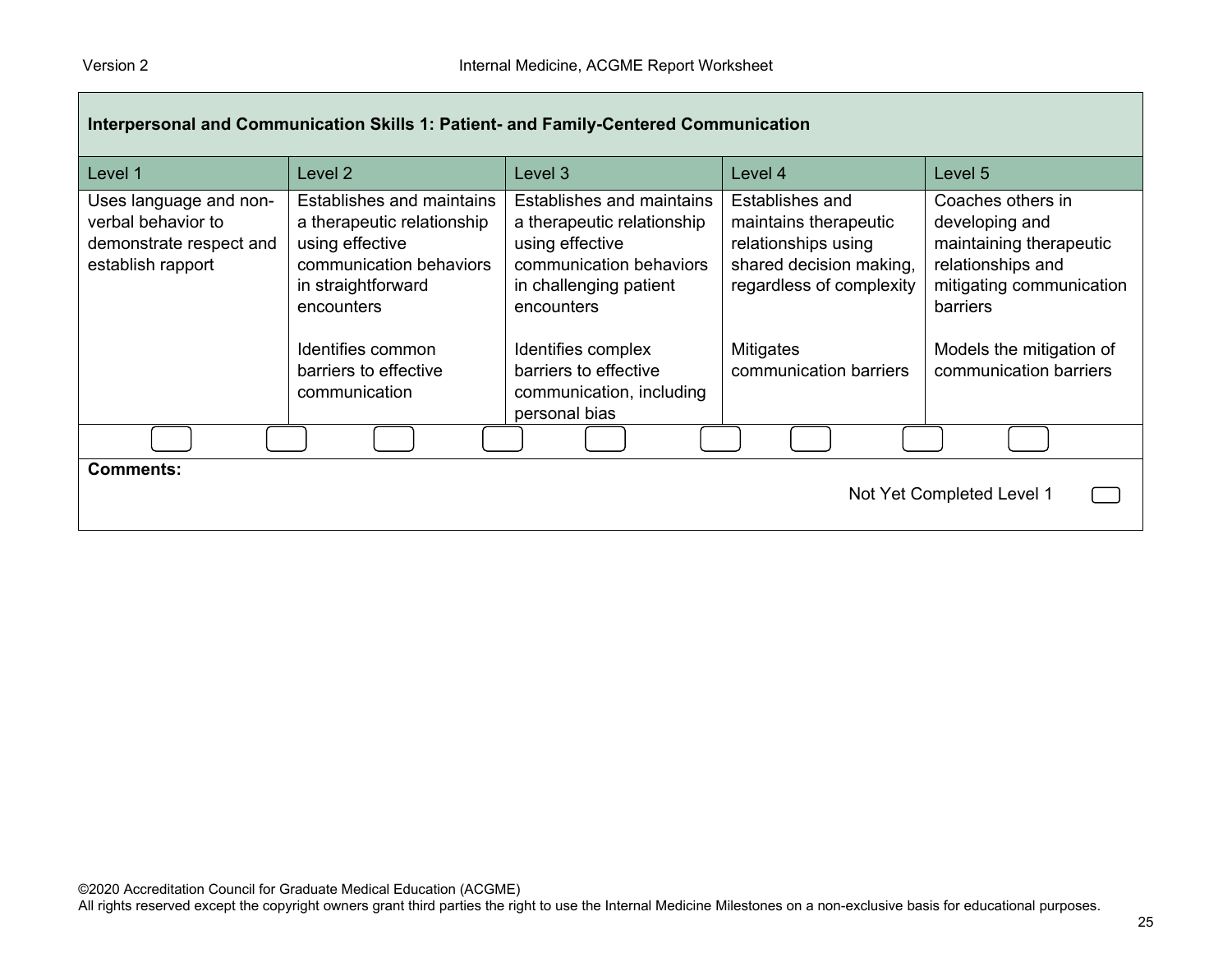| Interpersonal and Communication Skills 2: Interprofessional and Team Communication                          |                                                                                                        |                                                                                                                           |                                                                                                                            |                                                                                                               |  |  |
|-------------------------------------------------------------------------------------------------------------|--------------------------------------------------------------------------------------------------------|---------------------------------------------------------------------------------------------------------------------------|----------------------------------------------------------------------------------------------------------------------------|---------------------------------------------------------------------------------------------------------------|--|--|
| Level 1                                                                                                     | Level 2                                                                                                | Level 3                                                                                                                   | Level 4                                                                                                                    | Level 5                                                                                                       |  |  |
| Respectfully requests<br>and responds to a<br>consultation                                                  | Clearly and concisely<br>requests and responds to<br>a consultation                                    | Checks own and others'<br>understanding of<br>recommendations when<br>providing or receiving<br>consultation              | Coordinates<br>recommendations from<br>different consultants to<br>optimize patient care                                   | <b>Facilitates conflict</b><br>resolution between and<br>amongst consultants<br>when disagreement exists      |  |  |
| Uses verbal and non-<br>verbal communication<br>that values all members<br>of the interprofessional<br>team | Communicates<br>information, including<br>basic feedback with all<br>interprofessional team<br>members | <b>Facilitates</b><br>interprofessional team<br>communication to<br>reconcile conflict and<br>provides difficult feedback | Adapts communication<br>style to fit<br>interprofessional team<br>needs and maximizes<br>impact of feedback to<br>the team | Models flexible<br>communication strategies<br>that facilitate excellence<br>in interprofessional<br>teamwork |  |  |
|                                                                                                             |                                                                                                        |                                                                                                                           |                                                                                                                            |                                                                                                               |  |  |
| <b>Comments:</b>                                                                                            |                                                                                                        |                                                                                                                           |                                                                                                                            | Not Yet Completed Level 1                                                                                     |  |  |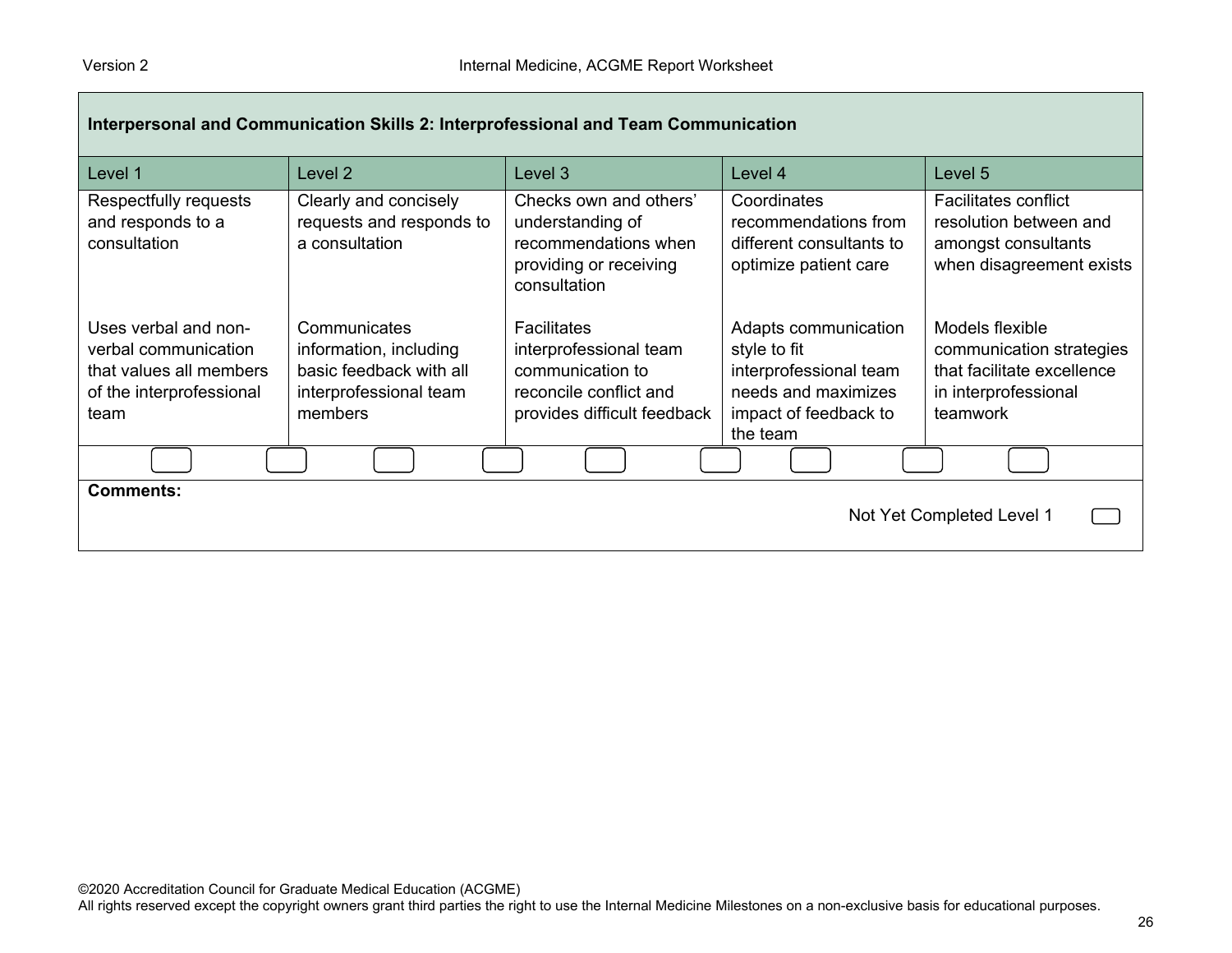| Interpersonal and Communication Skills 3: Communication within Health Care Systems                                           |                                                                                                                                                                           |                                                                                            |                                                                                                                                   |                                                                                     |  |
|------------------------------------------------------------------------------------------------------------------------------|---------------------------------------------------------------------------------------------------------------------------------------------------------------------------|--------------------------------------------------------------------------------------------|-----------------------------------------------------------------------------------------------------------------------------------|-------------------------------------------------------------------------------------|--|
| Level 1                                                                                                                      | Level <sub>2</sub>                                                                                                                                                        | Level <sub>3</sub>                                                                         | Level 4                                                                                                                           | Level 5                                                                             |  |
| Accurately documents<br>comprehensive and<br>current information                                                             | Documents clinical<br>encounter, including<br>reasoning, through<br>organized notes                                                                                       | Documents clinical<br>encounter through<br>concise and thorough<br>notes                   | Documents clinical<br>encounter clearly,<br>concisely, timely, and in<br>an organized form,<br>including anticipatory<br>guidance | Guides departmental or<br>institutional<br>communication policies<br>and procedures |  |
| Communicates using<br>formats specified by<br>institutional policy to<br>safeguard patient<br>personal health<br>information | Selects direct (e.g.,<br>telephone, in-person) and<br>indirect (e.g., progress<br>notes, text messages)<br>forms of communication<br>based on context, with<br>assistance | Appropriately selects<br>direct and indirect forms<br>of communication based<br>on context | Models effective written<br>and verbal<br>communication                                                                           |                                                                                     |  |
|                                                                                                                              |                                                                                                                                                                           |                                                                                            |                                                                                                                                   |                                                                                     |  |
| Comments:<br>Not Yet Completed Level 1                                                                                       |                                                                                                                                                                           |                                                                                            |                                                                                                                                   |                                                                                     |  |

#### **Interpersonal and Communication Skills**

The resident is demonstrating satisfactory development of the knowledge, skill, and attitudes/behaviors needed to advance in the training program. The resident is demonstrating a learning trajectory that anticipates the achievement of competency for unsupervised practice that includes the delivery of safe, effective, patient-centered, timely, efficient, and equitable care.

\_\_\_\_\_ Yes \_\_\_\_\_ No \_\_\_\_\_ Conditional on Improvement